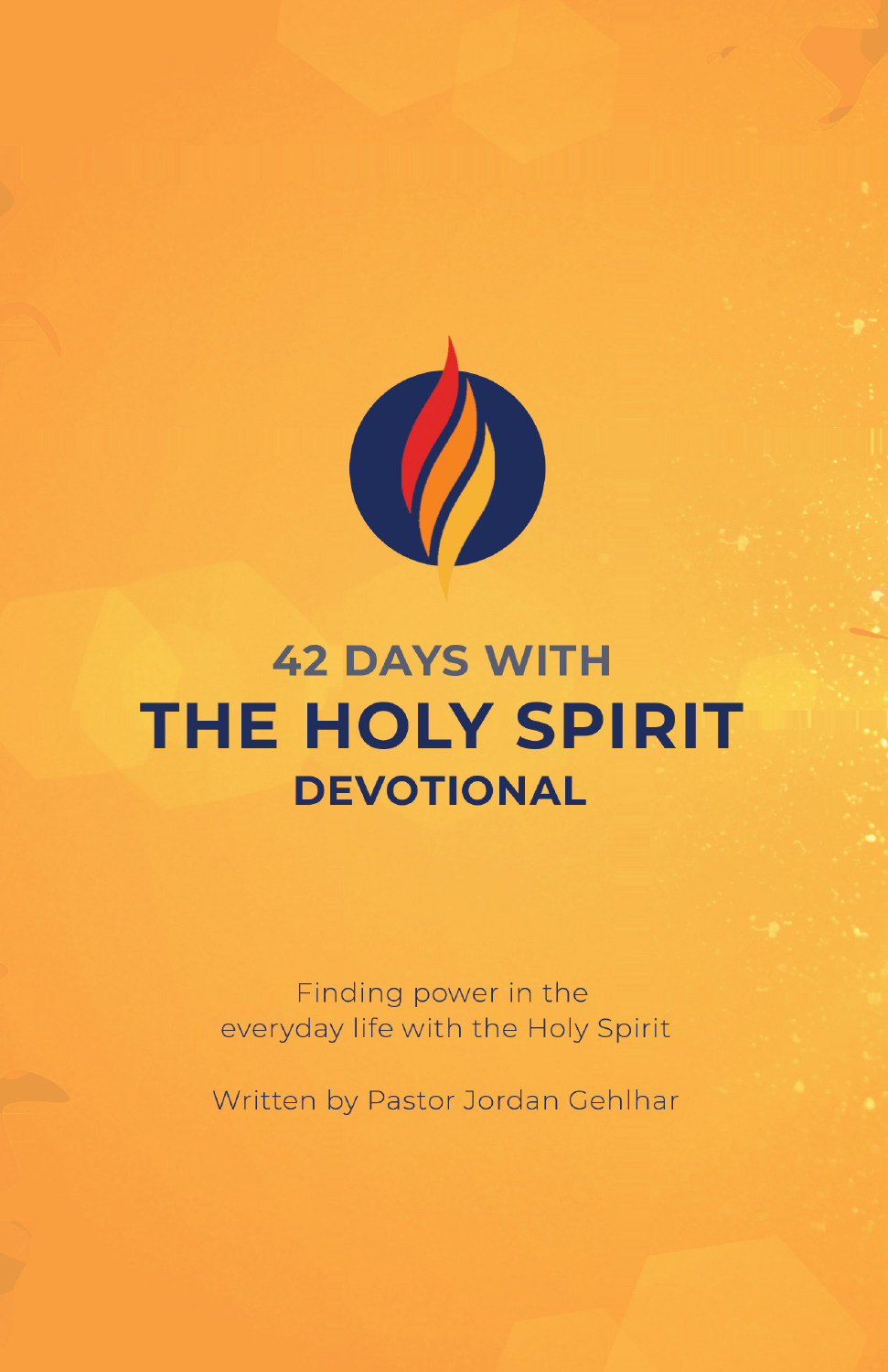Dear Reader,

Each of us has places in our lives where we need God to work. In the midst of life's crazy circumstances, God tells us we will never be alone. It is the Holy Spirit that is with us, leading, guiding, and directing us. The Holy Spirit is far too often neglected in our lives. We live in a world where we have instant access to almost everything. But do you realize that you have instantaneous access to God every single day? How many of you tap into that?

When Jesus was on earth, He could only be in one place at one time. The Holy Spirit opens up a whole new reality for us as believers because He is with all of us all the time. This is not only true for the early church; it is true for us today as well. As a believer, you have the Holy Spirit in you, but many of us try to keep Him bottled up with the cap on for our own comfort. Have you taken off the cap and let Him guide and direct your life?

The hope is that as you make your way through these devotions, you would take time each day to ask the Holy Spirit to fill you and speak to you. I pray that your hunger for God grows each day. Get ready for an adventure of a lifetime getting to know and resting with your friend, the Holy Spirit. He is welcoming you into a closer relationship with Him.

In Christ,

Pastor Jordan Gehlhar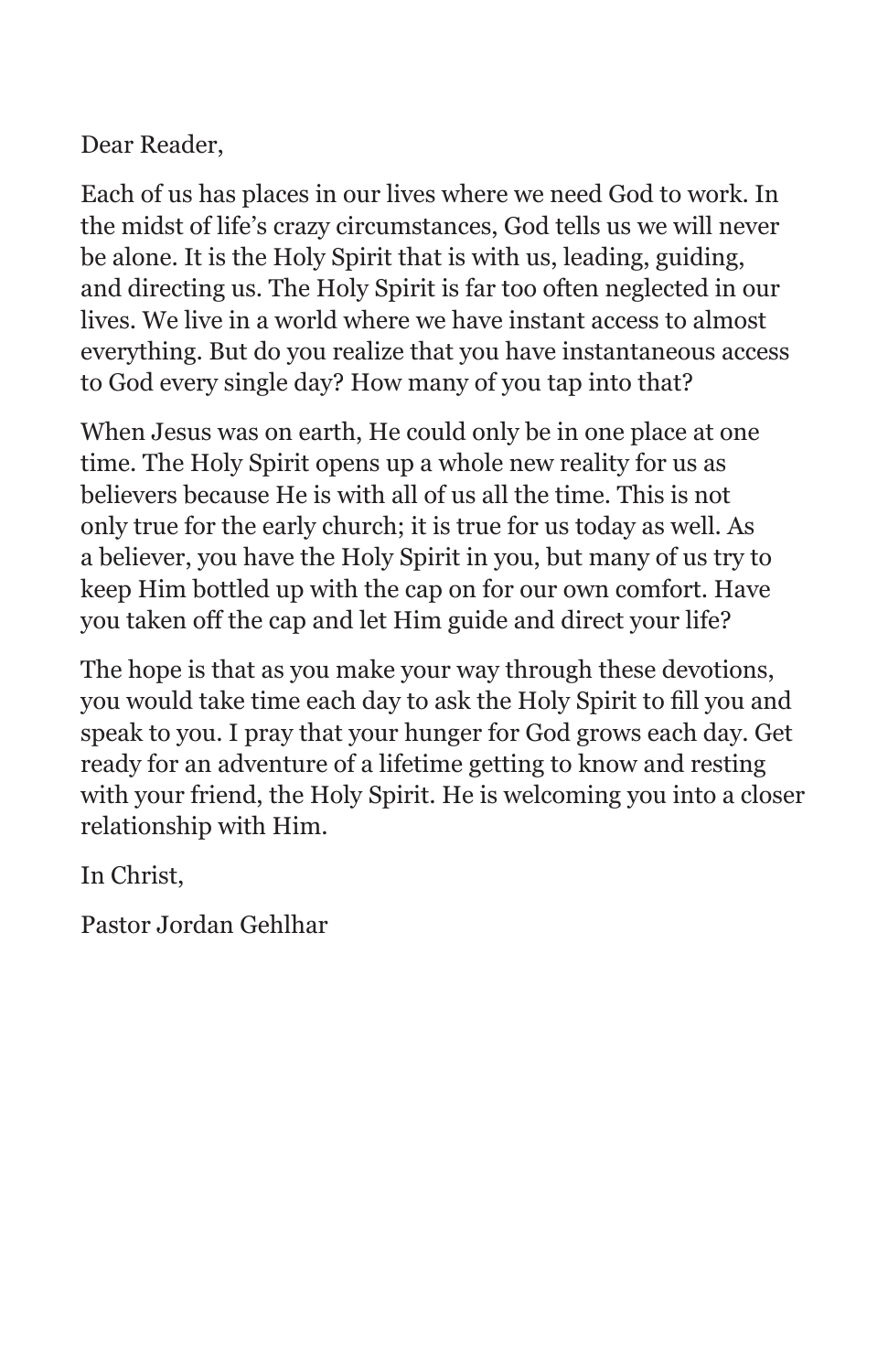## **Day 1. Monday: Where is the Holy Spirit?**

I remember reading a devotional by A. W. Tozer; in it he shared that in many churches, the Holy Spirit is not even mentioned. Maybe at the beginning and end of the service, the Spirit gets an honorable mention. But where is He throughout the rest of the service? The same can be true in our lives. There is often a huge disparity in our lives when considering the attention we give to the Holy Spirit and the attention given to Him in the Holy Scriptures. In the Scriptures, the Holy Spirit is necessary.

"Without the Spirit of God, we can do nothing. We are as ships without wind. We are useless." Charles Spurgeon.

In John 14, Jesus tells His disciples about the Holy Spirit. He tells them that the Spirit is coming and He is going to dwell with you, teach you and remind you of everything Jesus has taught you.

How is the Holy Spirit working in your life? Are you aware of what He is doing?

We need the Holy Spirit active in our lives to step into where God is calling each of us; otherwise we are ships without wind.

Read John 14:15-31.

Prayer: Holy Spirit, today I give you praise and honor. I acknowledge your work in my life. Teach me and show me where you are active. Amen.

Spend five minutes in prayer today; everyone has 5 minutes.

## **Day 2. Tuesday: The Holy Spirit is a Person.**

One of the most important truths we can learn about the Holy Spirit is that He is a person. Paul even closes one of his letters with "*May the grace of the Lord Jesus Christ and the love of God, and the fellowship of the Holy Spirit be with you all.*"1 For 2000 years, the teaching of the Trinity has been part of Church doctrine. But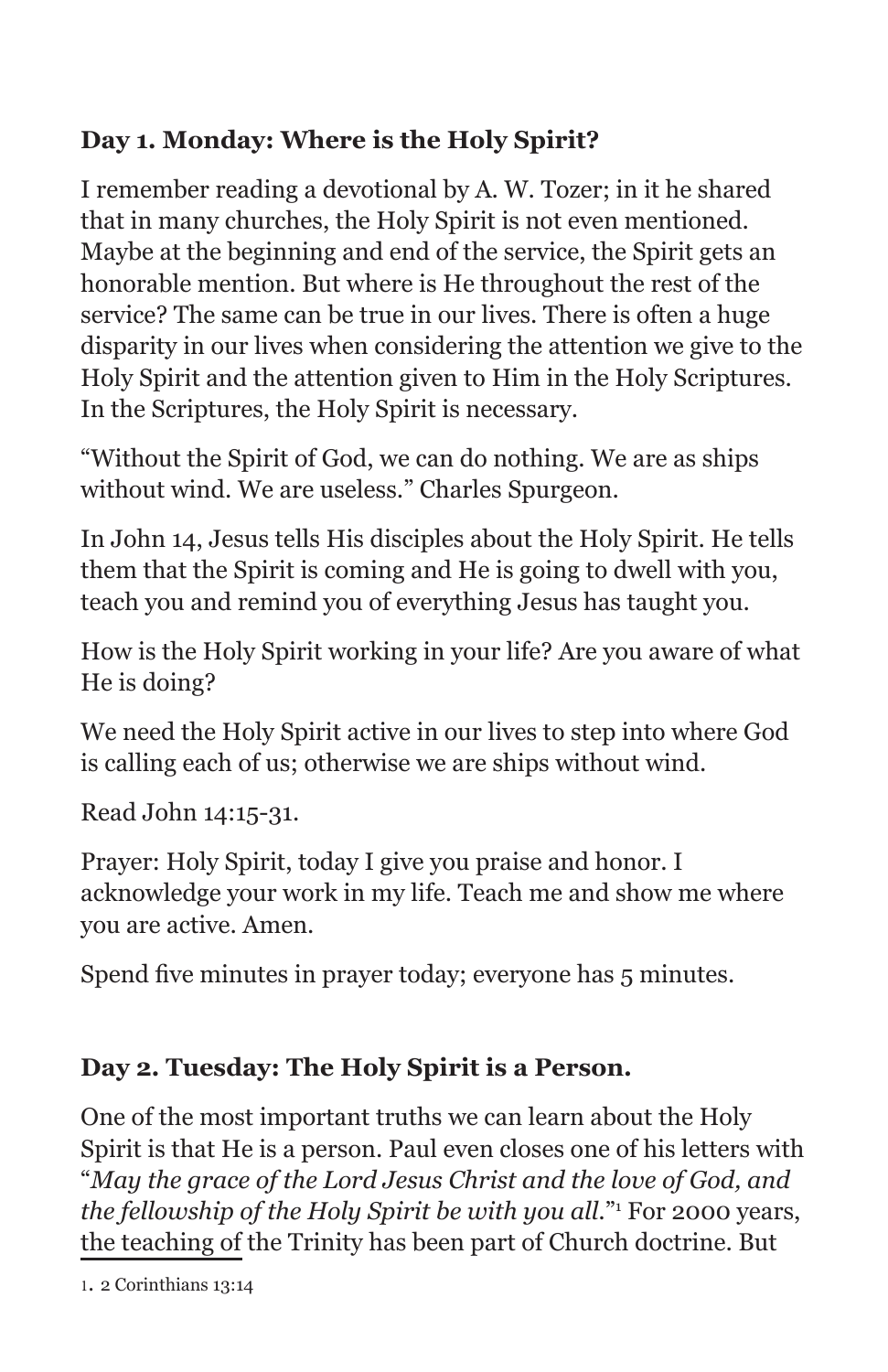we often miss out on the personal nature of the Holy Spirit.

If we don't relate to Him as a person, we will never experience Him personally. Jesus refers to the Holy Spirit as "He" in John 14 and John 16. Just as Jesus walked with the 12 disciples for three years, the Holy Spirit walks with us. Even though He is invisible to us, the Holy Spirit is a real person.

Peter points out in his first letter that we haven't seen Jesus, yet we have experienced Him.2 When you experience the Holy Spirit, you know it. His joy is inexpressible.

Pray to the Holy Spirit today. Talk to Him like a person, asking Him to reveal Himself personally to you today in your life.

Read Hebrews 3:7-11

Spend five minutes in prayer today, engaging with the Holy Spirit as a person.

## **Day 3. Wednesday: The Holy Spirit is God.**

Not only is the Holy Spirit a person, He is God. The Father, the Son, and the Holy Spirit are revealed together in Scripture. "The Father is not the Son; the Son is not the Spirit; the Spirit is not the Father. They are distinct persons, yet they enjoy unity that is for us mortals incomprehensible. The complexity should not discourage us. Rather it shows us that God is not on our level. That is very good news."3

The Holy Spirit is mentioned in the second verse of Genesis and the last chapter of Revelation; He is active in the world even today. He was there at the beginning and will be there at the end. The Spirit is not some add-on that we can choose; He is God.

You can worship the Holy Spirit, you can pray to the Holy Spirit, and you can sing to the Holy Spirit. He is God and He wants to work in your life.

<sup>2.1</sup> Peter 3:8

<sup>3</sup> Grady, J. Lee. (2016). The Holy Spirit is not an "IT". In *Set My Heart on Fire (pp.19)*. Charisma House.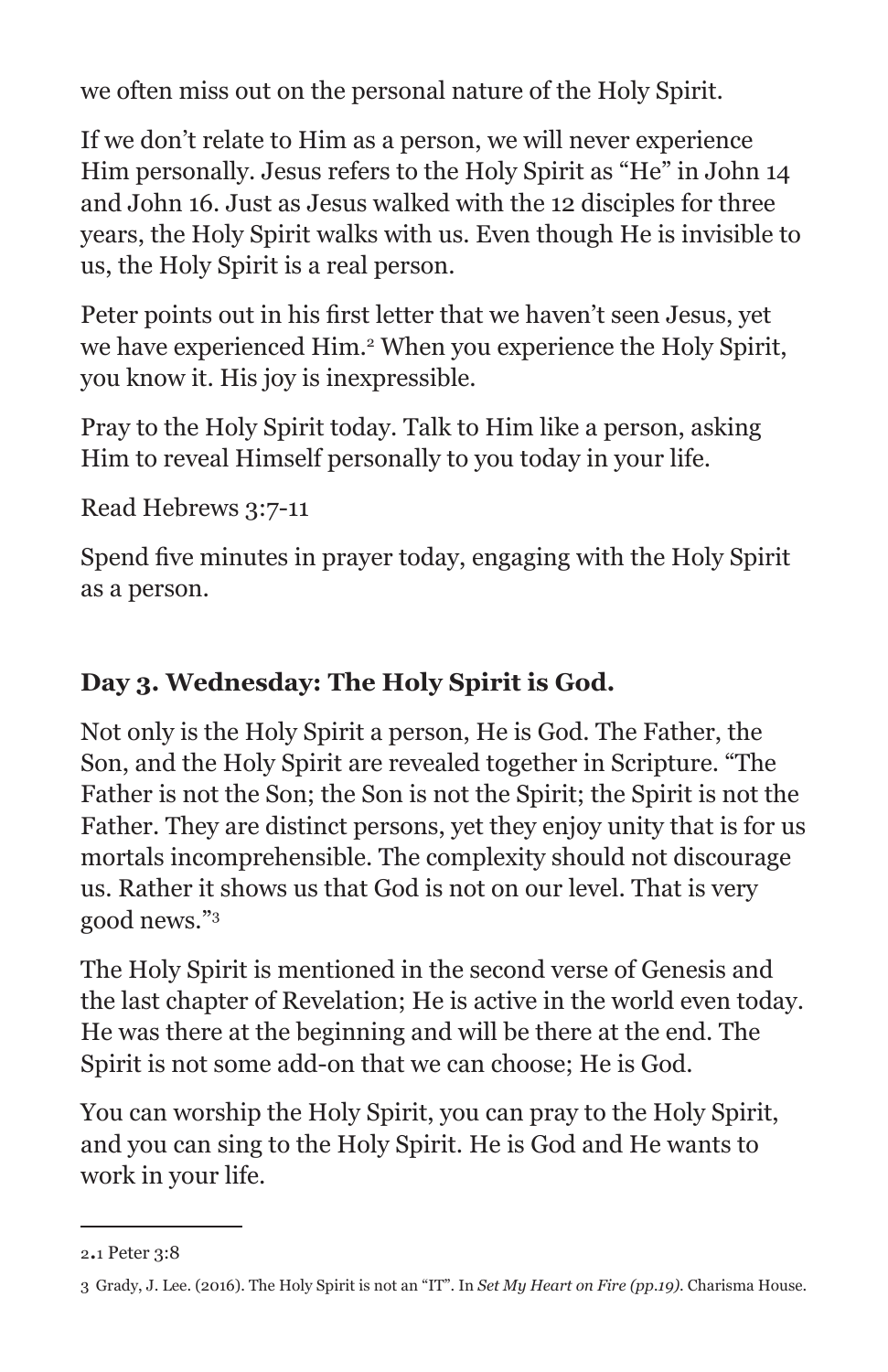Read 1 Peter 1:10-11 and 2 Corinthians 3:12-18.

Pray for at least five minutes today. Start with five and go from there.

## **Day 4. Thursday: The Holy Spirit Brings Fellowship with God.**

The greatest adventure in my life has been my journey with God. The fellowship I experienced as a new believer in college changed the trajectory of my life, and it's all because of the Holy Spirit.

The Holy Spirit reveals the thoughts of God to us as Paul tells us in 1 Corinthians 2:11.

The Holy Spirit wants fellowship with you.

He's the one who helps us understand that God is not some far off deity that we can't connect with. It's the Holy Spirit that brings the personal dynamic in our relationship. This has always been God's desire, always been His plan. It's evident in creation, it was evident on the Cross, and it's evident in Him creating a place for us in eternity.

Fellowship with the Holy Spirit involves us sharing our lives in communion with Him. It's all about us opening the deepest parts of our lives to him: our thoughts, our motives, our attitudes, our fears, and our passions. Then, we listen for how He wants to speak into those situations.

Read Psalm 63

Pray for five minutes, and listen for five minutes. Building intimacy is more than a one-way conversation.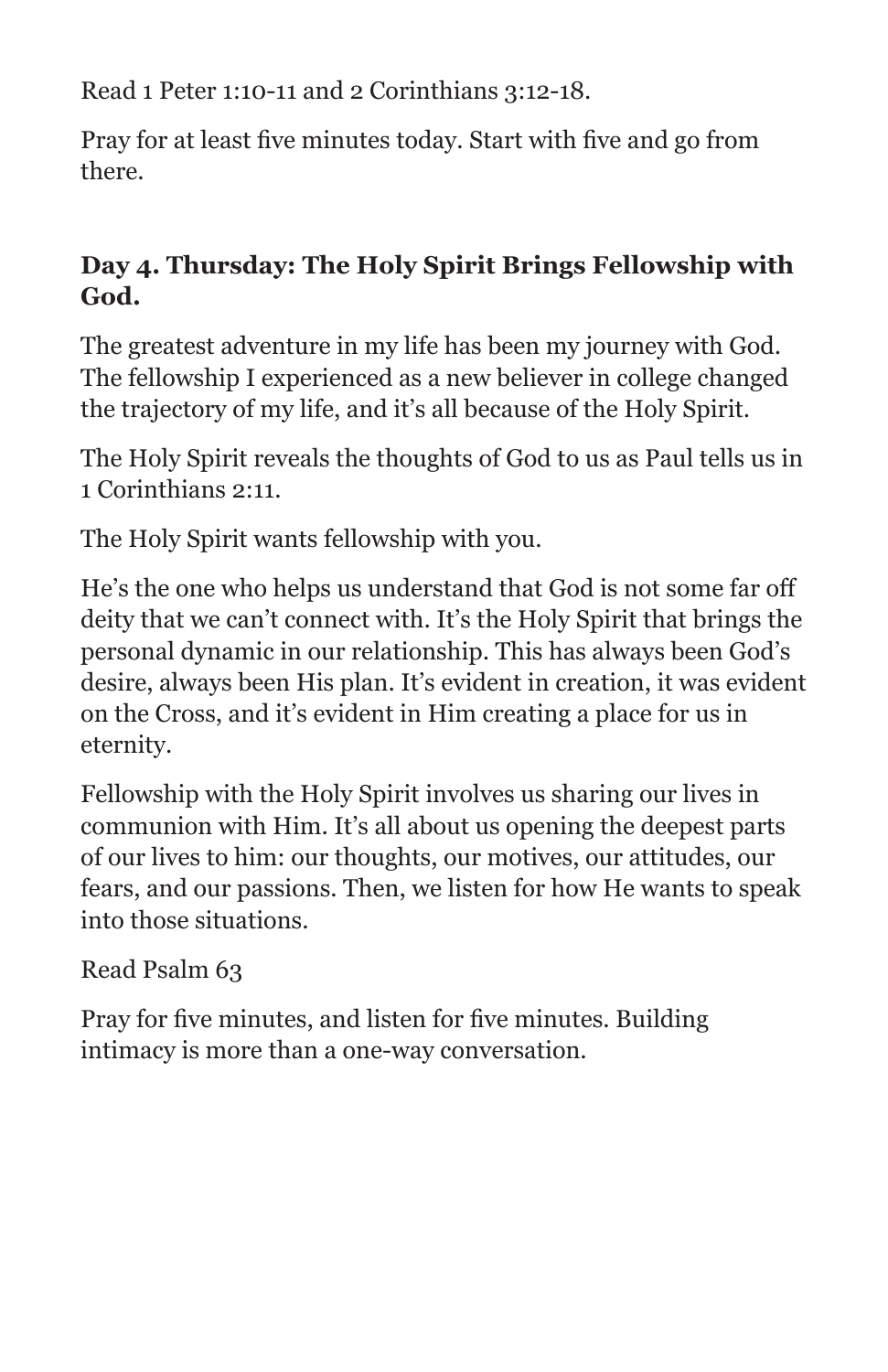#### **Day 5. Friday: The Holy Spirit Works to Glorify Jesus.**

It is all about Jesus! In John 16:13-14, Jesus tells us that the Holy Spirit would glorify Him. In John 15:26, Jesus shares that the Holy Spirit will testify about Him. Even though the Holy Spirit is awesome in all that He does, He doesn't want the credit. He wants it all to honor and exalt Jesus.

Growing up on a farm, we often had a wide variety of tasks. One of those was often fixing the electric fence. When off on the far reaches of the pasture and finding a broken fence, we had two options: go back and turn off the fence or find a way to ground out the fence in order to repair it. I often opted to ground out the fence and try to tie it together. One time, this idea was going great until the fence became ungrounded and sent the shock of electricity through me sending me to the ground.The Holy Spirit is a powerful force in the Church, but He always makes sure that His power is completely connected to Jesus. Matthew Henry said it this way, "The Spirit came not to erect a new kingdom, but to advance and establish the same kingdom that Christ had erected, to maintain the same interest and purse the same design."4

Read John 16:1-15

Pray for five minutes today to ask the Holy Spirit to help glorify Jesus through you.

## **Day 6. Saturday: Wait for the Holy Spirit.**

The book of Acts gives us an amazing glimpse into what was going on in the early Church. Before the Church even began, Jesus gave His last words: "And while staying with them he ordered them not to depart from Jerusalem, but to wait for the promise of the Father, which, he said, 'you heard from me; for John baptized with water, but you will be baptized with the Holy Spirit not many days from now.'"5

<sup>4</sup> Verses 7–15 - Matthew Henry's commentary - bible gateway. Retrieved March 5, 2022, from https:// www.biblegateway.com/resources/matthew-henry/John.16.7-John.16.15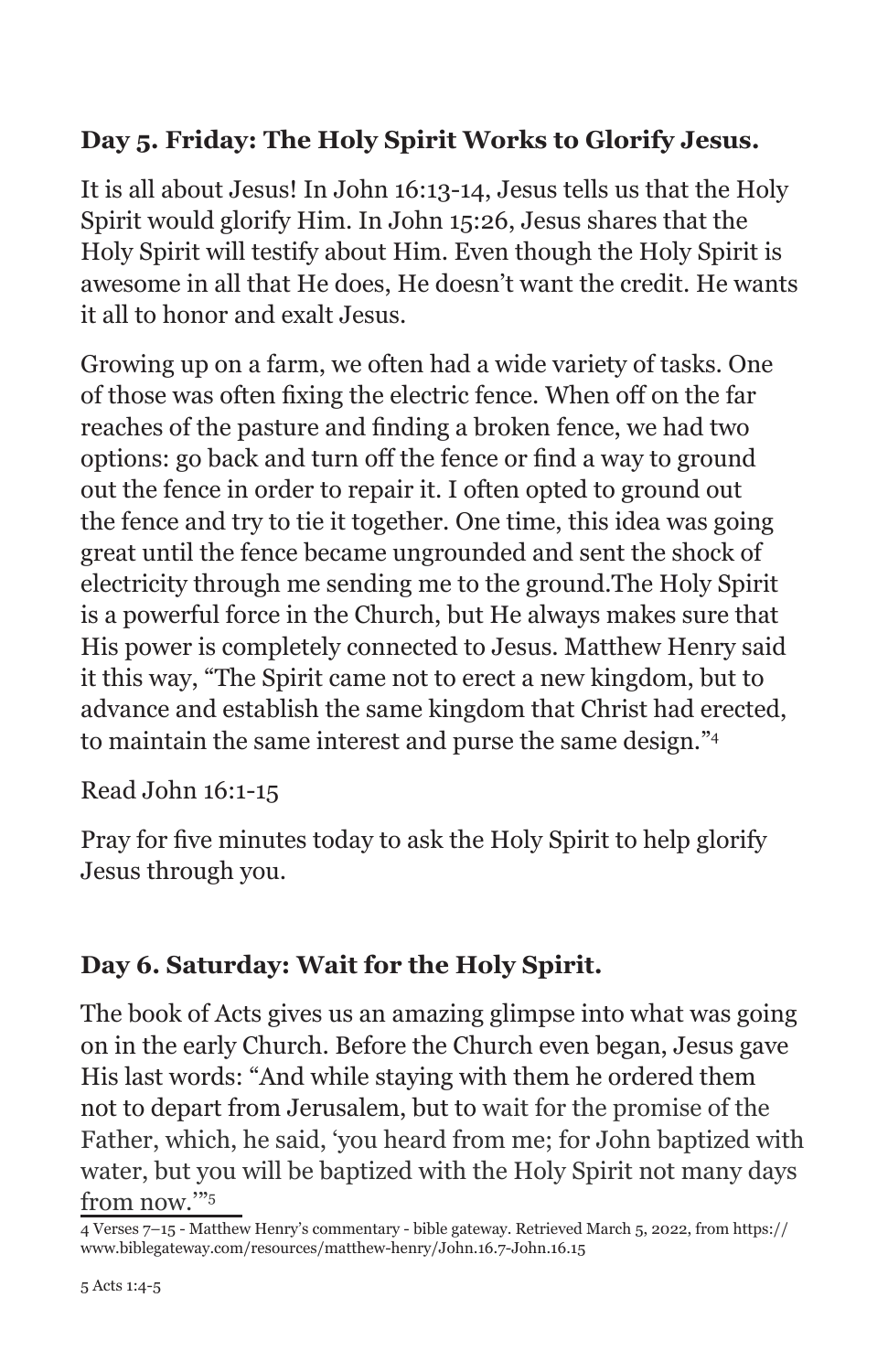Jesus didn't want His followers to hold onto Him here on this earth; He was preparing them to embrace the Holy Spirit. Jesus Himself could only be in one place at one time, but the Holy Spirit would be with them no matter where they went.

Too often in this world, the Holy Spirit is trying to speak to us, but we are in such a hurry that we tune out what He is saying. Or perhaps we dismiss it as our own internal self-talk. We need our Jerusalem moment where we wait on God. There are always places to go and things to do, but Jesus says to wait for the promise of the Father.

Read Acts 1:4-8

Today take a moment and wait on God. Ask Him to give you His Holy Spirit, or to pour Him out on you again.

## **Day 7: Sunday: The Best Day of the Week.**

Join in worship today. I mean actually participate. This is the day where you get to join in with other believers, people from different walks of life and experiences. You are all coming to do the same thing: lift high the name of Jesus. It is a beautiful thing.

Today join in worship, lift your hands and sing. You actually sound better when you raise your hands. It's science. When we participate in worship, we are saying, "God I'm here to join my spirit with yours. Fill me up. Fill me to overflowing." Leave everything behind from the past week, and be present.

## **Day 8. Monday: Seek the Holy Spirit.**

In Jeremiah 29:13 it tells us, "You will seek me and you will find me when you seek me with all of your heart."

I remember when I was first introduced to who the Holy Spirit is. I didn't really know Him, but I wanted to. So, I set out on a journey of seeking. I pressed into the Word of God, asked questions to trusted leaders, and sought through prayer. What resulted was an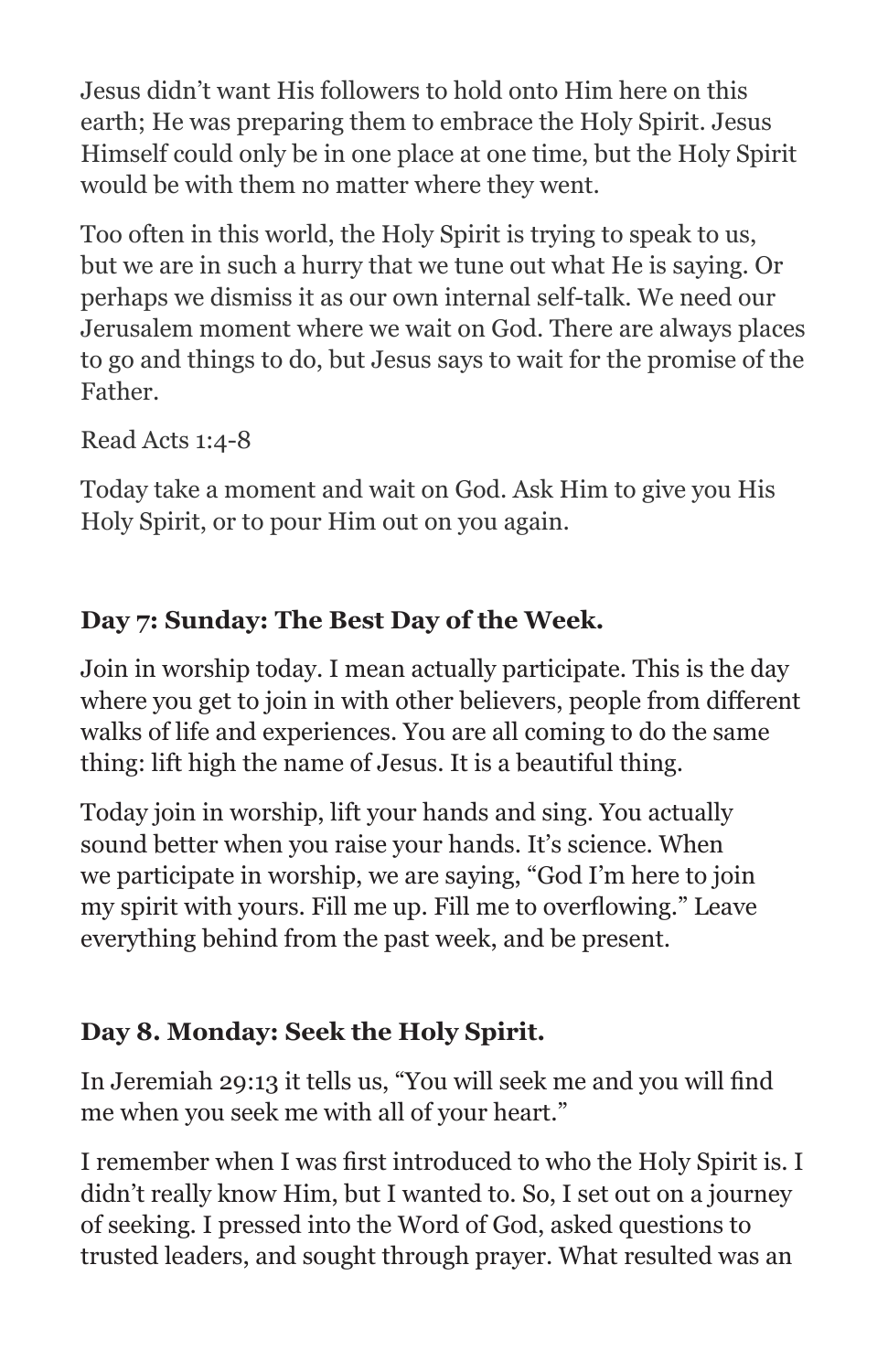amazing experience that has forever changed the trajectory of my life. It all started with seeking.

Focus on Spirit-inspired scriptures. John 6:63 says, "It is the Spirit who gives life; the flesh is no help at all. The words I have spoken to you are spirit and life." The Word of God is life.

In the midst of that desire are the Spirit and His work in you. Jesus wants you to have His Holy Spirit and to seek Him. He tells us in John 7:38 that out of our hearts would flow living water. Do you desire a refreshing of your heart? Seek the Holy Spirit!

```
Read John 7:37-39, Psalm 63:1-8
```
Today take time and pray for 10 minutes, asking the Lord to increase your desire for His Spirit.

## **Day 9. Tuesday: Ask!**

Do you remember asking for something specific as a kid? I remember asking my dad for a tool kit I saw at our local MAC's. It was really cool; all the tools were in a box that looked like a racecar. I used those tools to build and fix all sorts of things on the farm. It was a good gift.

Our Father in Heaven wants to give you good gifts. Jesus is teaching His disciples about prayer in Luke 11 and wants them to know this too. He shares how imperfect fathers know how to give good gifts, not scary things like snakes and scorpions (unless you are into those things I guess). He goes on to say that if imperfect fathers know how to give good gifts, "how much more will your Father in Heaven give the Holy Spirit to those who ask him."6

Have you ever asked God for the Holy Spirit? We make it a habit of asking God for many things in our prayer lives, but Jesus wants us to know that the Holy Spirit is the greatest gift we can receive.

Spend 10 minutes in prayer today and ask God for His Holy Spirit to fill you today. Ask with an eagerness and a desire to know Him more.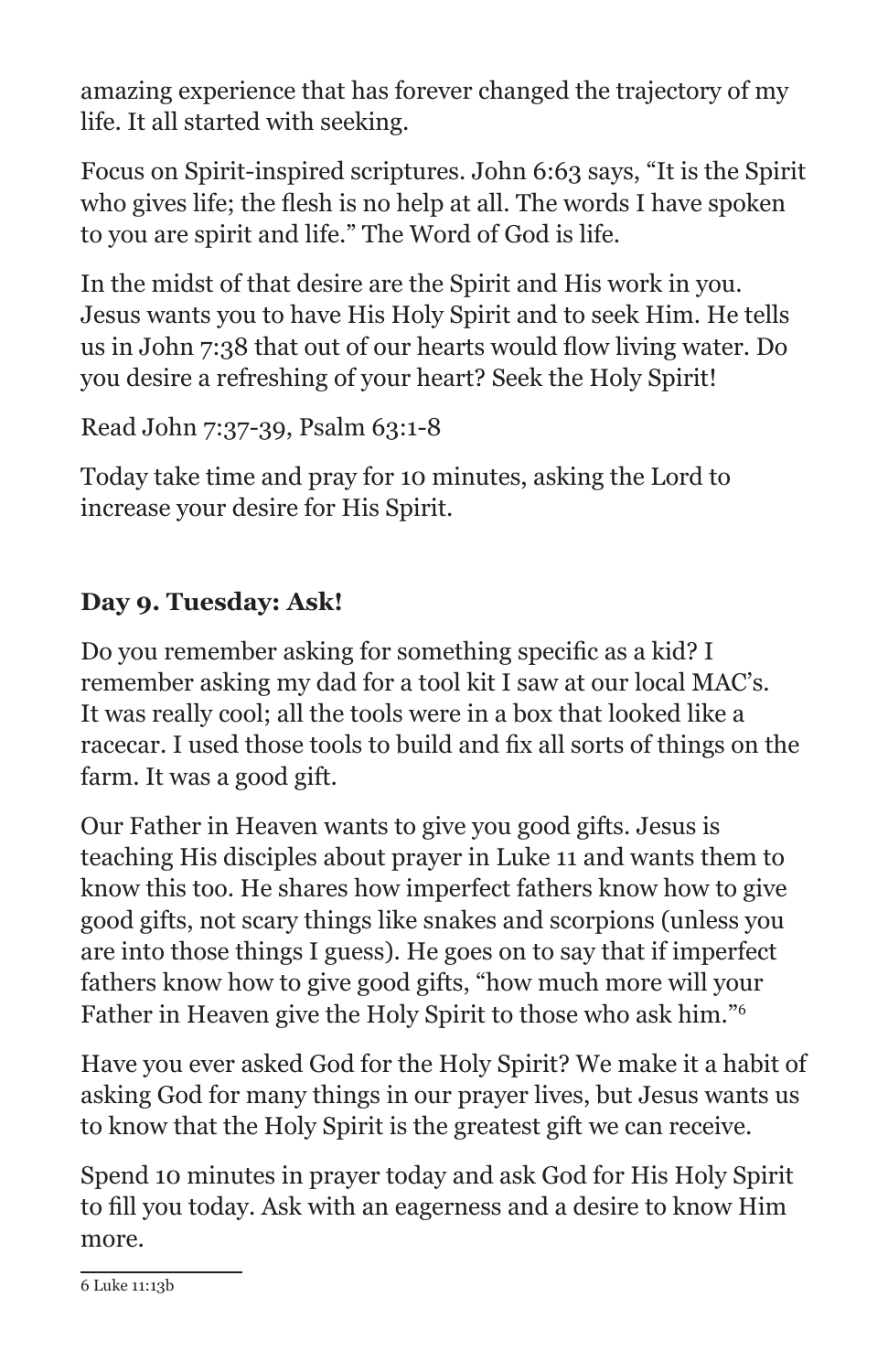## **Day 10. Wednesday: Expect the Holy Spirit**

The uncertainty of life often traps us in our own heads. I like to consider myself a realist, but to be honest, that realism is often influenced by the world. I don't expect God to do as much as I should, and I rely on my own wisdom far too often.

When life gets stressful, where do you turn? Do you rely on yourself, or do you expect the Holy Spirit to speak to you?

In John 14, Jesus is telling His disciples that He is going to go away, but in the midst of that, He is saying they will never be alone and that the Spirit is with them along with His power. Life can be scary and unpredictable, but when we spend time with God, He renews our minds. When our minds are renewed, we are guided into what it means to expect Him to move.

So, we can realistically expect the Spirit to meet us in all of life's situations. The Spirit is our helper and our advocate. He intercedes on our behalf, He teaches, and He brings peace. Does that sound like something you want more of in your life?

#### Read John 14:15-31

Spend 10 minutes in prayer today asking the Holy Spirit to meet you in your life situations. Wait on Him to speak and expect Him to move.

## **Day 11. Thursday: Receive the Holy Spirit**

When Peter first receives the Holy Spirit, he is immediately thrust into ministry. It is as he is speaking in Jerusalem empowered by the Holy Spirit that he gives us an example to follow in receiving the Holy Spirit:

"Now when they heard this they were cut to the heart, and said to Peter and the rest of the apostles, 'Brothers, what shall we do?' And Peter said to them, 'Repent and be baptized every one of you in the name of Jesus Christ for the forgiveness of your sins, and you will receive the gift of the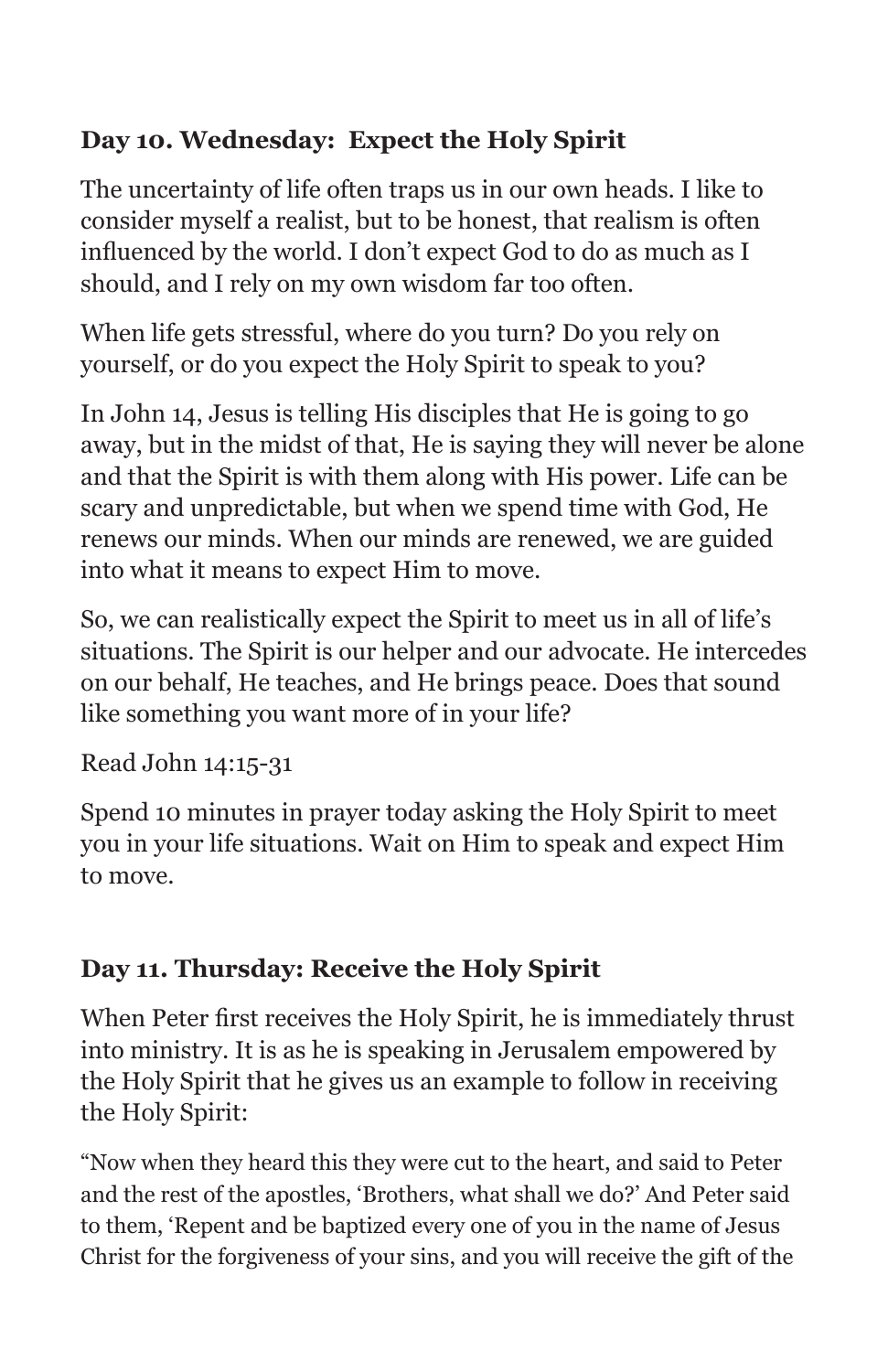Holy Spirit. For the promise is for you and for your children and for all who are far off, everyone whom the Lord our God calls to himself."<sup>7</sup>

Repent and receive. Oftentimes, one of the things that gets in the way of us stepping into the fullness of the Holy Spirit is us. Peter says repent, take to the Lord those things that have been separating you from God and turn them over to Him. He says be baptized. If you have never been baptized, Peter says that's your next step. And finally, he says, "receive the gift of the Holy Spirit." The Holy Spirit is a gift for all people who believe in Jesus. It is a gift for you.

Pray for 10 minutes today, turning things over to God and asking Him to fill you with the Holy Spirit and receive that free gift. Sometimes, this gift manifests itself as speaking in tongues. Sometimes, it is a word of wisdom, knowledge, praise, or prophecy, or even a deep spiritual peace.

## **Day 12. Friday: Speaking in Tongues**

Speaking in tongues is for everyone, but speaking in tongues does not mean you are spiritually superior to anyone. It is a gift from God that allows us to pray in the perfect will of God. I remember my first Sunday at North Heights, I met a woman named Elsie Fuhrman. She asked me a series of questions.

"Are you a Christian?

Do you believe in Jesus?

Have you been baptized in the Holy Spirit?

Do you speak in tongues?"

If you are wondering, the answer to all of those is yes. When I received the Holy Spirit, I received the gift of speaking in tongues, which is simply speaking in a different language. I would also like to share that the Bible talks about two different kinds of speaking in tongues. One is a private prayer language and one is a known 7 Acts 2:37-39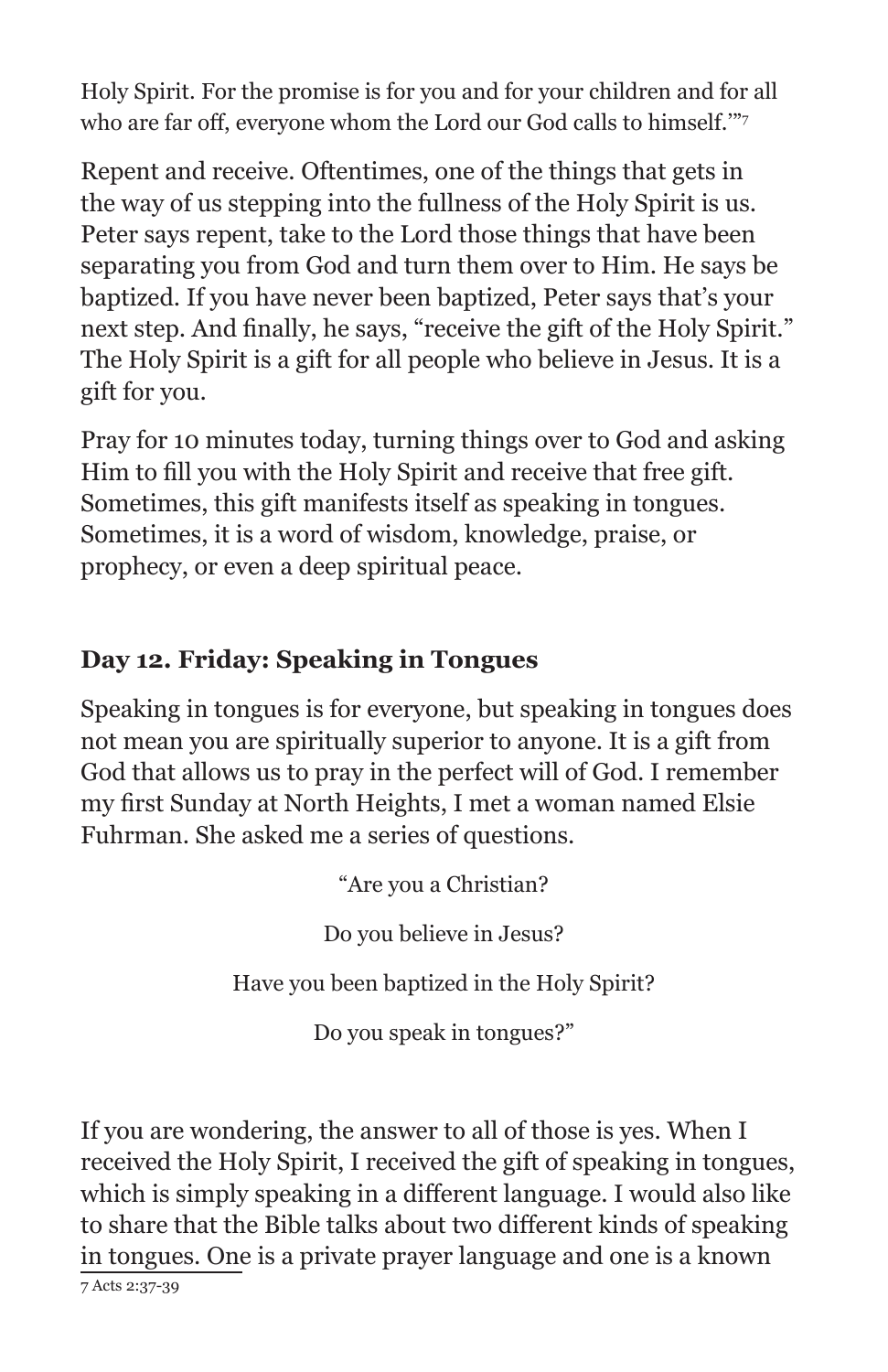language. One is for building up and praying in the Spirit of God as He directs. The other is speaking a language that someone has an interpretation for.

Praying in tongues is part of my daily walk with the Lord, a uniting of my human and God's divine. Paul says when we pray in the Spirit, our minds are not actively involved, so we engage our minds in tandem with our mouth  $8$ 

Pray today and ask God for His gift of speaking in tongues. Be ready to let go control of your mouth, and speak what He gives you (do this out loud). If you have a prayer language, use that today for 10 minutes. For more information on a personal prayer language, turn to the end of this booklet.

## **Day 13. Saturday: Surrender to the Holy Spirit**

I have to be honest that in my life, I dislike surrender. It feels like defeat. Having served in the military, I have the warrior ethos drilled into me. I will always place the mission first. I will never accept defeat. I will never quit. I will never leave a fallen comrade. But in walking with Jesus since I was a freshman in college, I learned that I will never quit surrendering to God. Yes, at times my own stubborn nature gets in the way. But every time I enter into worship, I think of Paul writing to Timothy, a young Christian, "Therefore I want men in every place to pray, lifting up holy hands, without wrath and dissension."9

Every time I lift my hands in worship, or personal prayer time, I am reminding myself of where my heart should be before God. This posture in prayer or worship is the outward reflection of what is happening inward. J. Lee Grady says, "God asks us to lift our hands to Him because it prods us toward full surrender."10

Today pray for 10 minutes and get warmed up for Sunday by practicing worship. Whether you are in your car or at home, turn on worship music and raise your hands surrendering to God (if driving, maybe only lift one hand; keep the other on the wheel).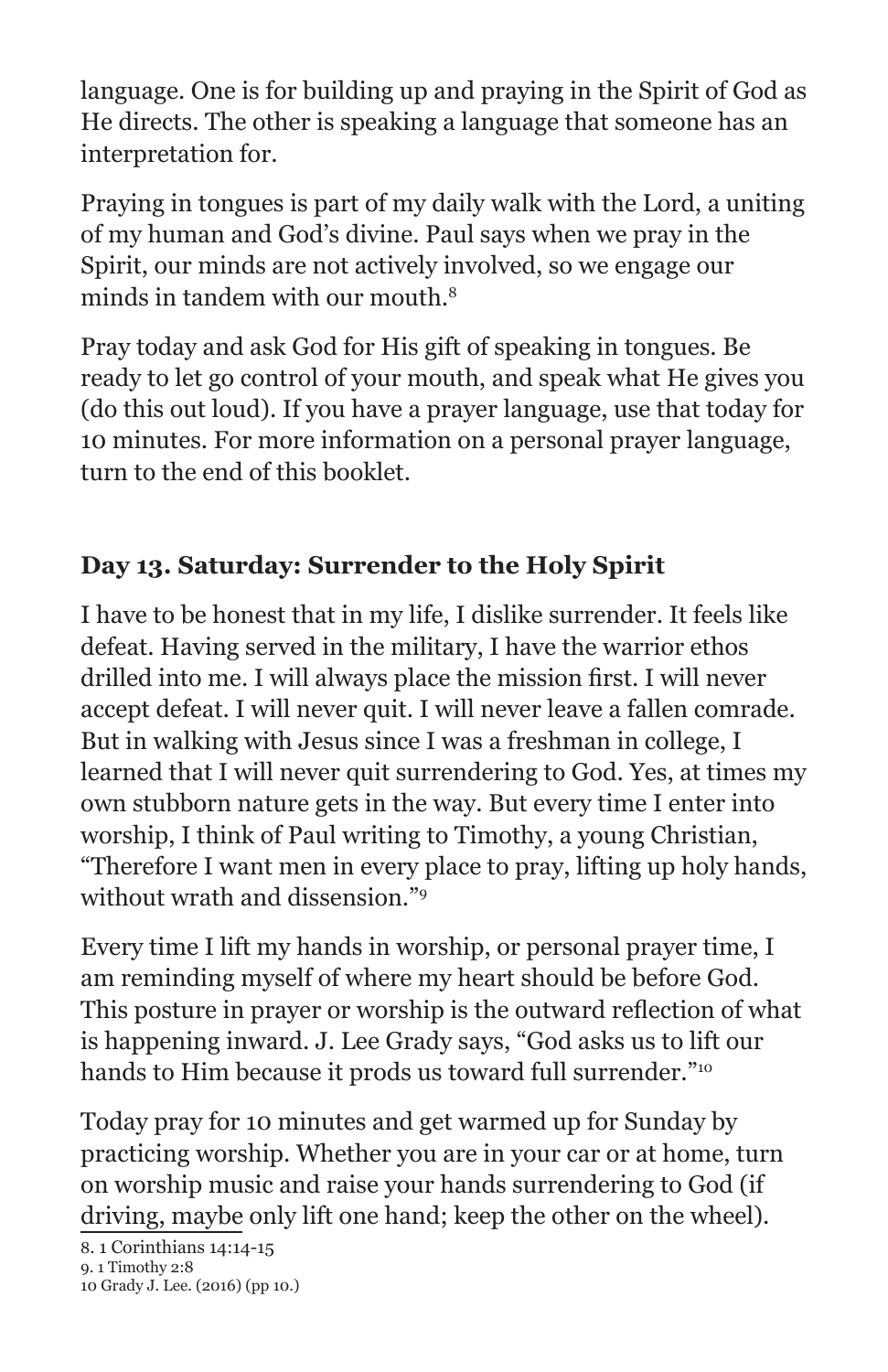## **Day 14. Sunday: Worship**

Wherever you are today, it is a good time to worship God. I found that really participating in worship is to participate with the Holy Spirit. Something happens when our hearts are lifted in song where our Spirit is tied with God's. Paul tells us in Romans 8 that God's Spirit testifies with our Spirit that we are God's children.<sup>11</sup>

As you enter into worship today, sing and think about the words you are singing. Let the songs become part of your heart and your prayer to see God move. If you have never raised your hands, raise them today as an act of surrender to the Holy Spirit.

Read Psalm 68:4-5.

## **Day 15. Monday: Learning to Walk in the Spirit.**

We have been on this journey together of spending each day with the Holy Spirit, but we also need to walk with the Him. Galatians 5:25 says, "If we live by the Spirit let us also walk by the Spirit."

Learning to walk with the Holy Spirit is a tall and sometimes intimidating call. I remember as a kid learning to take direction from my dad on the farm. When it came to fixing things, it started with watching, then participating, and finally doing it on my own. There were times I thought I could cut corners, and the voice of my dad would say, "Don't reinvent the wheel."

Walking with the Holy Spirit is about spending time with God: watching what He is doing and joining Him on those things. Jesus demonstrated this for us in John chapter 5. He shared with those around Him that "… the Son can do nothing of his own accord, but only what he sees the father doing..."12

If you want to know how to walk in the Spirit today, ask the Father to show you what He is doing. When we attempt it on our own, we often miss it. The Father is always at work, and the Holy Spirit is

11 Romans 8:15

<sup>12</sup> John 5:19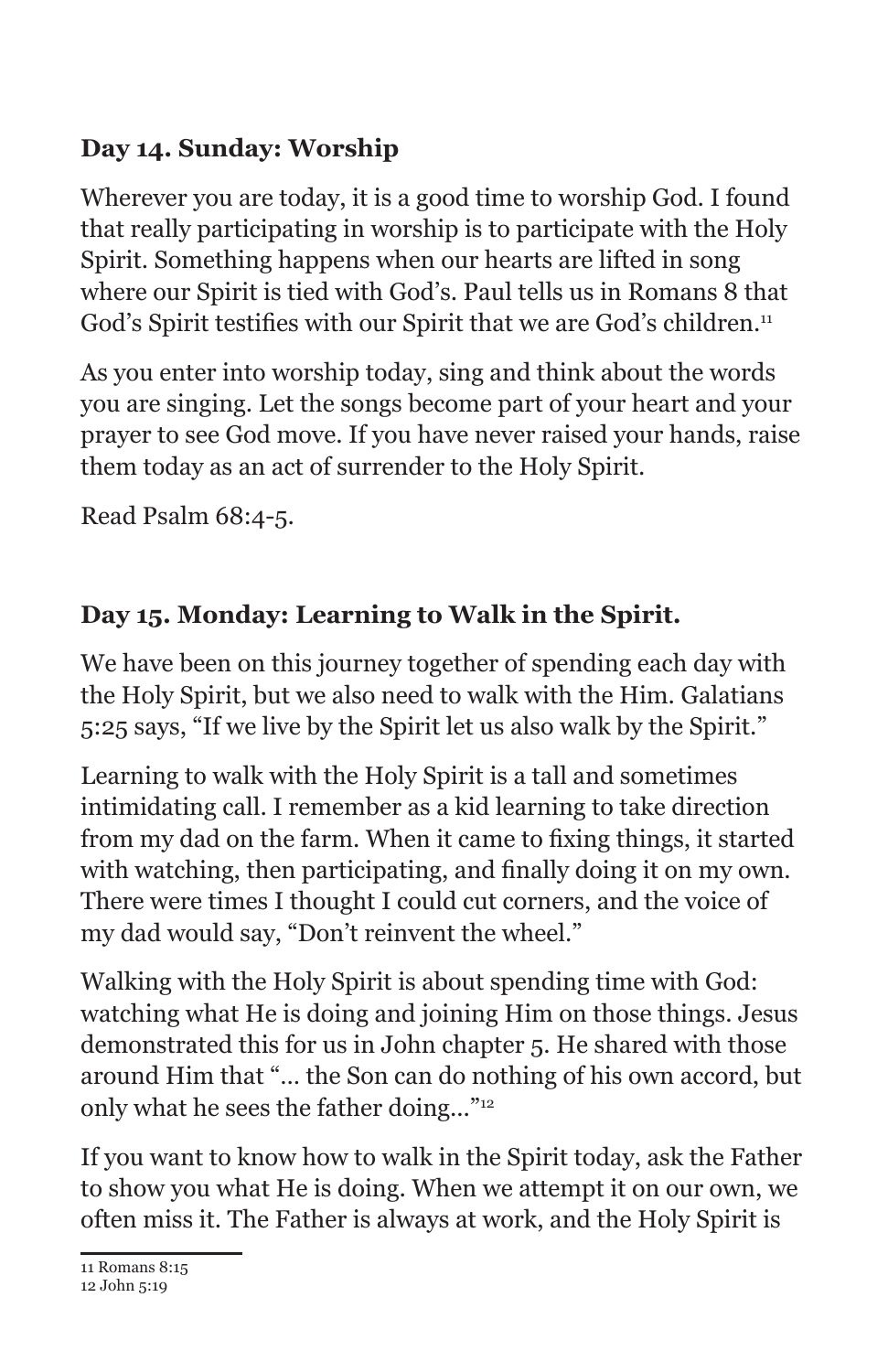our guide to see and be sensitive to those things.

Read John 5:19-26

Pray for 15 minutes today, ask the Father to show you what He is doing and the Holy Spirit to empower you to join in. If you have a prayer language, use that during your prayer time.

#### **Day 16. Tuesday: Hear the Spirit.**

Do you have trouble hearing? Physically, I do. After years on the farm and in the military, I have noticeable hearing loss. In a spiritual sense, many of us have lost or confused our ability to hear God. The Prophet Isaiah writes, "And your ears shall hear a word behind you saying, 'This is the way walk in it,' when you turn to the right or when you turn to the left."<sup>13</sup>

We all want the audible voice of God to speak to us, but the truth is that it is often a small whisper. The world has trained us that this whisper is just our own self-talk. Or we have become so distracted by all the noises around us that we don't even pay attention to those whispers.

Take time today to listen during your prayer time; don't dismiss those small whispers, but compare them to the Word of God. I have had several occasions where I was driving somewhere and heard that small whisper of "stop here" or "go in there," and the Lord opens up a ministry opportunity I wasn't even thinking of. But each time I stopped for those whispers, I have been able to discern what the voice of God sounds like.

#### Read 1 Kings 19:5-16

Pray for 15 minutes today. In that time, sit in silence, listening for that whisper of God. Sometimes, the Holy Spirit uses a whisper; sometimes it's a picture or vision. Take them, write them down, and if they require action, act.

<sup>13</sup> Isaiah 30:21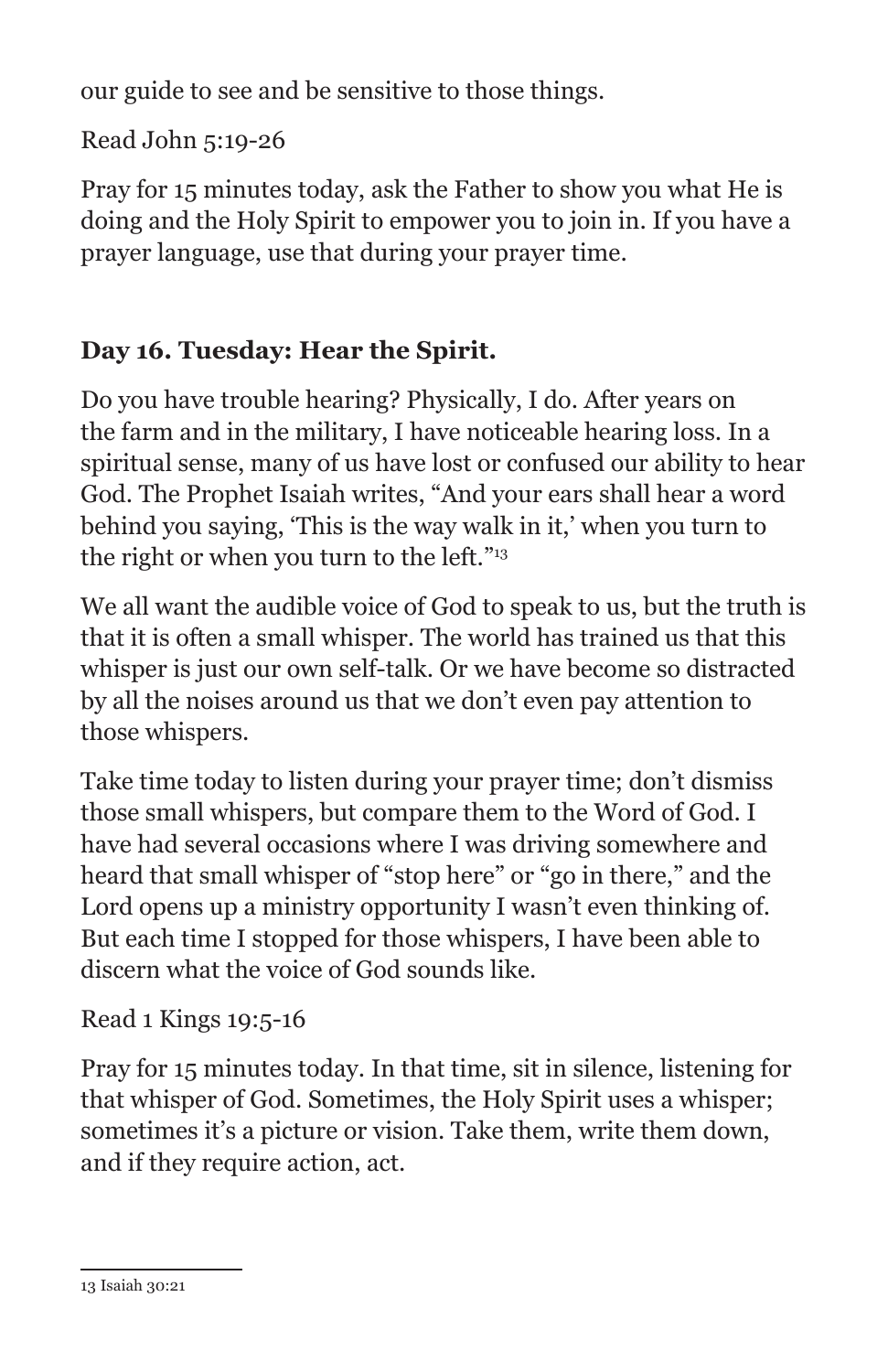## **Day 17. Wednesday: Pressing into the Quiet Place**

Almost every morning, I sit with the Lord. I wish it was every morning, but to be honest, I need to work on my discipline of clearing my morning calendar. Most mornings I get into the church, fill a cup of coffee, and grab my journaling Bible and a pen. I spend time worshiping, reading, and writing what the Lord is revealing to me through His word. Then I wait; I wait in the quiet, listening to the Lord.

Throughout the New Testament, we get example after example of Jesus going away to pray. We don't get a full picture of what Jesus was praying in these moments. I believe it was in this time that the Father was telling and showing Jesus what to do. In John chapter 5, Jesus said He only does what He sees the Father doing and that He only does the Father's will.14

When we get alone in the quiet, we are giving the Holy Spirit space to speak. Wayne Cordeiro says, "This is the University of the Holy Spirit. The curriculum is a process of lifelong learning, coaching, and on-the-job training. Graduation will commence when we walk through heaven's gates."15

Today, sit in the University of the Holy Spirit as you study Scripture.

Read Romans 8:9-17

Pray for 15 minutes today and give space to your teacher, the Holy Spirit, to speak.

<sup>14</sup> John 5:19-30

<sup>15</sup> Cordeiro, W. (2007). The University of the Holy Spirit. In *The Divine Mentor* (pp. 185–186). Bethany House Publishers.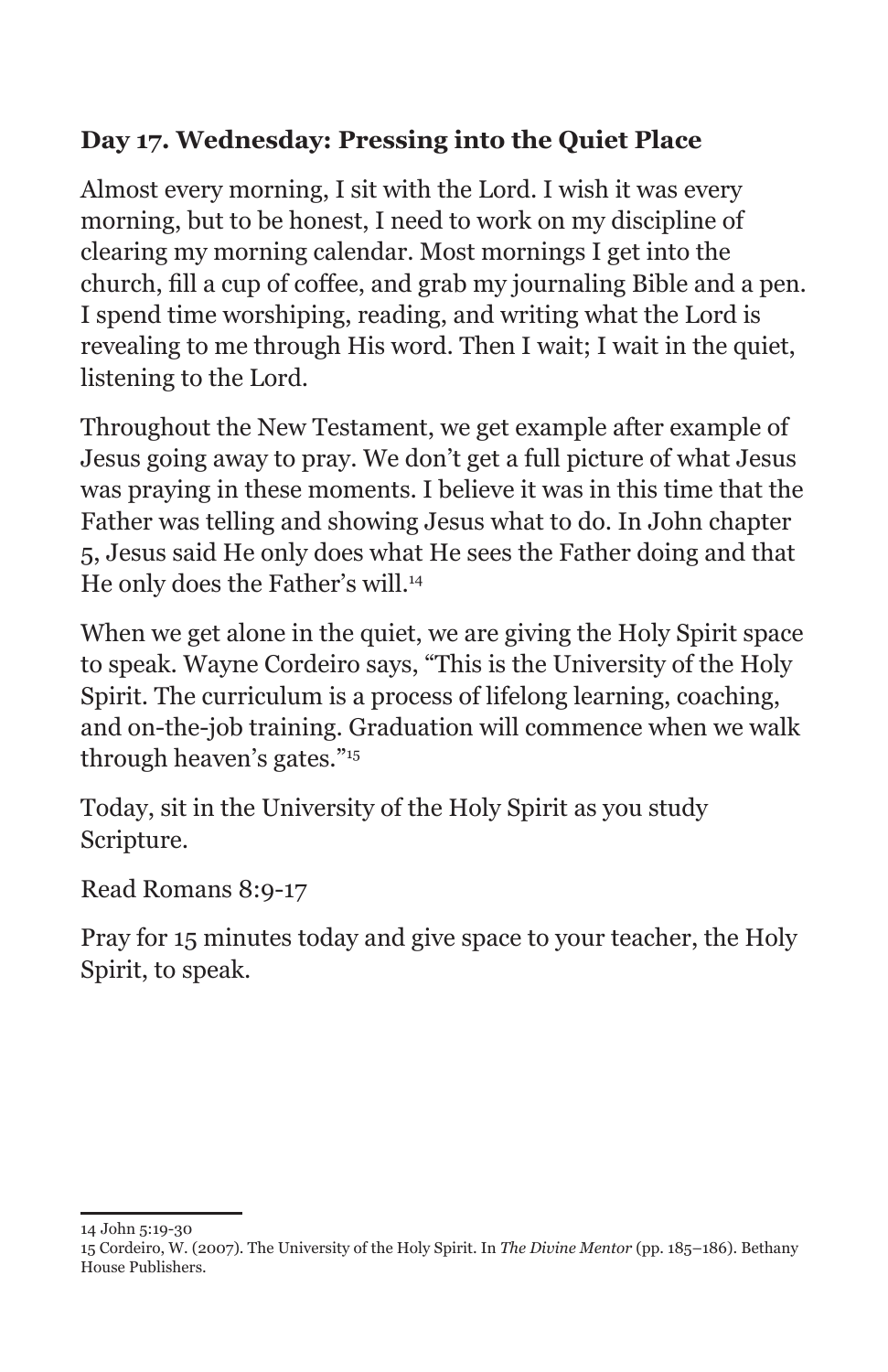#### **Day 18. Thursday: Where is the Spirit in Your Life?**

A.W. Tozer penned an indictment of the church's lack of anointing: "If the Holy Spirit was withdrawn from the church today, 95 percent of what we do would go on and no one would know the difference. If the Holy Spirit had been withdrawn from the New Testament church, 95 percent of what they did would stop, and everybody would know the difference."<sup>16</sup>

Look at your own life. If the Holy Spirit wasn't there, would people know the difference? When we settle for a faith that is devoid of the supernatural, we never get anything supernatural. The truth is we need the gifts of the Spirit in our lives and in our churches today. Does your life demonstrate that?

For me, this is convicting; how often do I go about my day and neglect the voice of the Holy Spirit and miss out on a supernatural opportunity to see God move?

Today take time to do an inventory of the Holy Spirit in your life. Live in dependence on Him just like the early church did. The early church had persecution, riots, torture, and poverty, but none of that could stop it. Why? The Holy Spirit!

#### Read Acts 6:1-7

Pray today for 15 minutes, asking the Holy Spirit to supernaturally empower you and reveal to you where you are called to serve. Remember to use your prayer language if you have one.

<sup>16</sup> Goodreads. (n.d.). *A quote by A.W. Tozer*. Goodreads. Retrieved March 15, 2022, from https://www. goodreads.com/quotes/964813-if-the-holy-spirit-was-withdrawn-from-the-church-today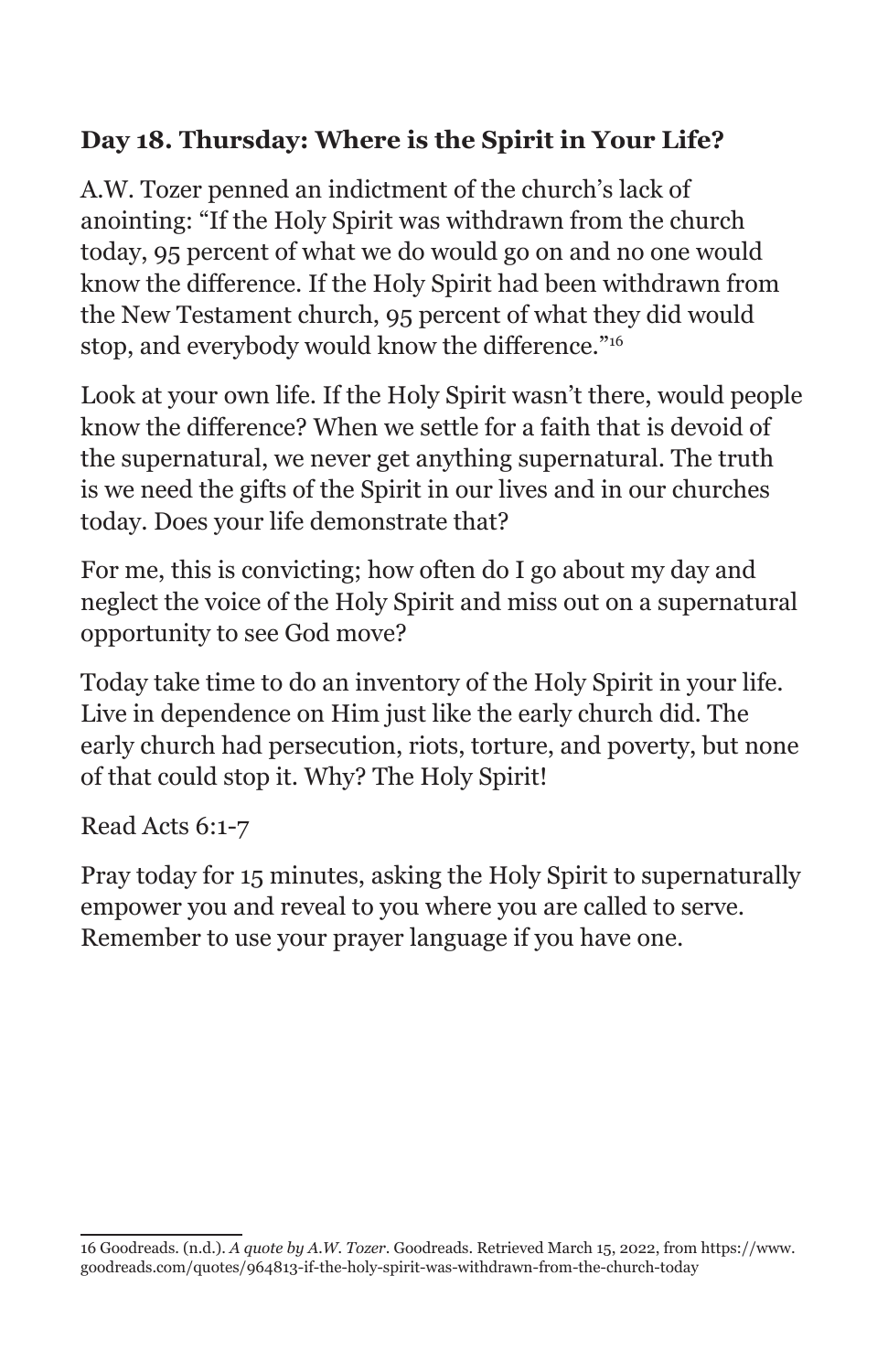#### **Day 19. Friday: Know the Father through the Spirit**

In John Chapter 5, Jesus shares with us the source of His confidence in operating in the Holy Spirit. It is the intimacy that He has with the Father.

"For the Father loves the Son and shows him all that he himself is doing. And greater works than these will he show him, so that you may marvel."<sup>17</sup>

The more that you spend time with someone, the more you get to know him or her. Spending time with the Father, in His Word and in prayer, the more you know His heart. Growing up on a farm and watching my father work among the cattle, I saw my dad's heart. It was not to simply produce a profit but to care for what God had entrusted to him.

When we spend time with our Heavenly Father, that intimacy helps us to determine what the Spirit wants to do and shows us the heart of Jesus. When you are alone with the Father, He will give you revelation about how to reach your neighbors, your family, and your friends. It is the Father's heart that all would come to know Him. The confidence for walking in the Spirit is knowing the Father. It is the love of the Father that reminds us who we are in Him and the greater works He longs to do.

Read 1 Timothy 2:1-7, John 5:19-30

Pray today for 15 minutes (if you have a prayer language, use that) asking the Father to show you His love and what He wants the Holy Spirit to do in you and through you.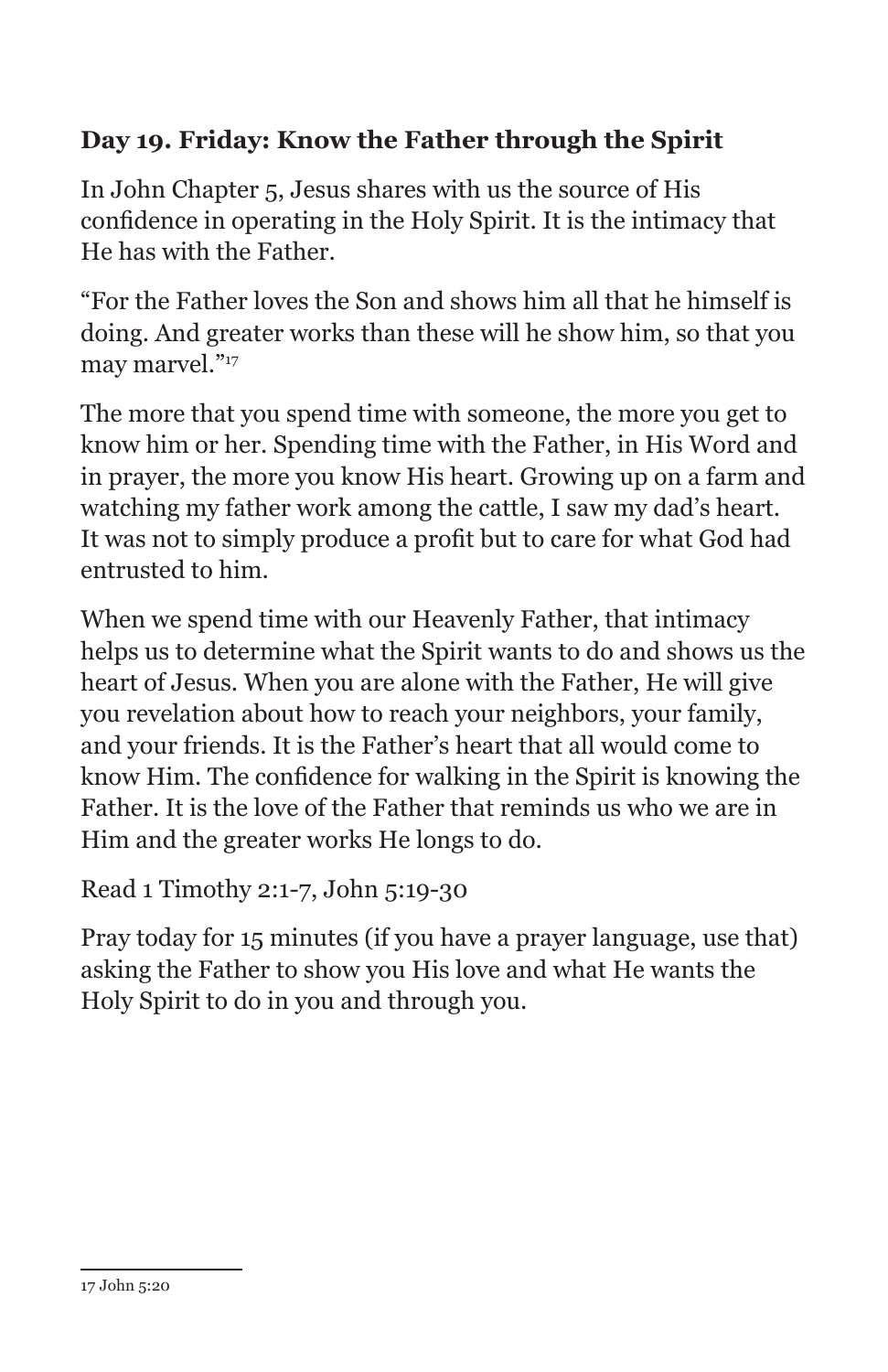#### **Day 20. Saturday: Rest**

True rest comes from the Holy Spirit. When that sense of rest is gone, we need to seek the Spirit of God to find it again. Oftentimes, when we are in need of rest, we need to evaluate if we have abandoned the Spirit's influence in our lives.

"Where is the one who led them through the bottom of the sea? They were like fine stallions racing through the desert, never stumbling. As with cattle going down into a peaceful valley, the spirit of the Lord gave them rest. You led your people, Lord, and gained a magnificent reputation."<sup>18</sup>

Every year, I take time to get away. There is a special place in Minnesota called Pacem in Terris; it means peace on earth. It is where I go when I need to get away with the Lord and find rest. I often find that I sleep most of the first day in the quiet cabin in the woods. The whole time, the Spirit is restoring my soul. True rest comes from the Spirit, just as He sustained and gave rest to the Israelites traveling from Egypt.

Take time today to rest in the presence of the Holy Spirit, allowing Him to restore your soul. Clear some of your to do list and rest with the Holy Spirit.

## **Day 21. Sunday: Worship in Spirit and Truth**

It's the best day of the week. The day where we get to gather together and worship. Many of us are familiar with the encounter of Jesus and the Samaritan woman in John 4. But what did Jesus mean when He said the Father is seeking people who will worship Him "in spirit and truth"?<sup>19</sup>

When we worship God "in spirit," it means that it is originating from within, from our heart. It means our worship is true, genuine, and motivated by our love for God. It is so easy to let worship just become ritualistic and routine. Worshiping in Spirit

<sup>18</sup> Isaiah 63:13-14

<sup>19</sup> John 4:23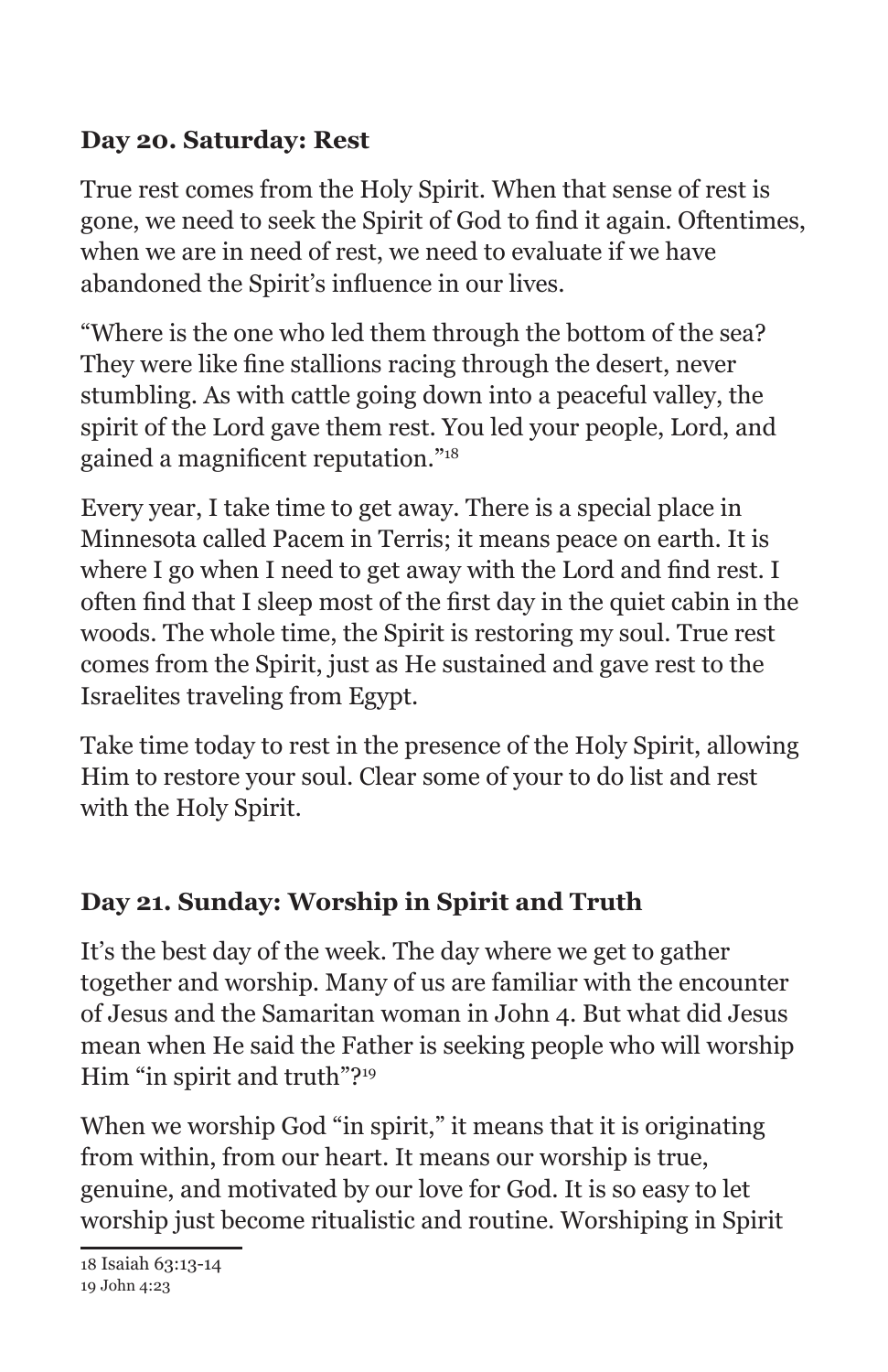also means that we "worship by the Spirit of God and glory in Christ Jesus and put no confidence in the flesh."<sup>20</sup>

The Spirit opens and awakens us to the beauty and glory of God. It is the same Spirit that allows us to rest in the promise of Jesus and see all that He has for us in Him.

As you worship today, allow the Spirit to speak to you and position your heart to worship God "in spirit and truth."

#### **Day 22. Monday: The Role of Regenerator**

Many of us have different roles that we operate in every single day. The Holy Spirit does too. Over the next couple days, we will look at these roles and how the Spirit works in our lives.

When we come to faith in Jesus, it is the most supernatural thing we can experience. We are taken from the kingdom of darkness and brought into the kingdom of light. The Holy Spirit works in this, and when Jesus told Nicodemus "unless one is born of water and the Spirit he cannot enter into the kingdom of God," this is what He was talking about.<sup>21</sup> "No one can say 'Jesus is Lord' except in the Holy Spirit."22 When we put our faith in Jesus for salvation, the Holy Spirit enters us, giving us confidence that we are now a part of God's family. None of us would be Christians today without the regenerating power of the Holy Spirit. We are made new, made whole, and adopted into the family.

Wherever you are today, think about how the Spirit has regenerated you. Remember where you came from and where Jesus has taken you.

Read Ezekiel 37:1-14

Pray today to be regenerated by the Holy Spirit. Pray for 20 minutes, and use your prayer language to press in.

20 Philippians 3:3 21 John 3:5

22. 1 Corinthians 12:3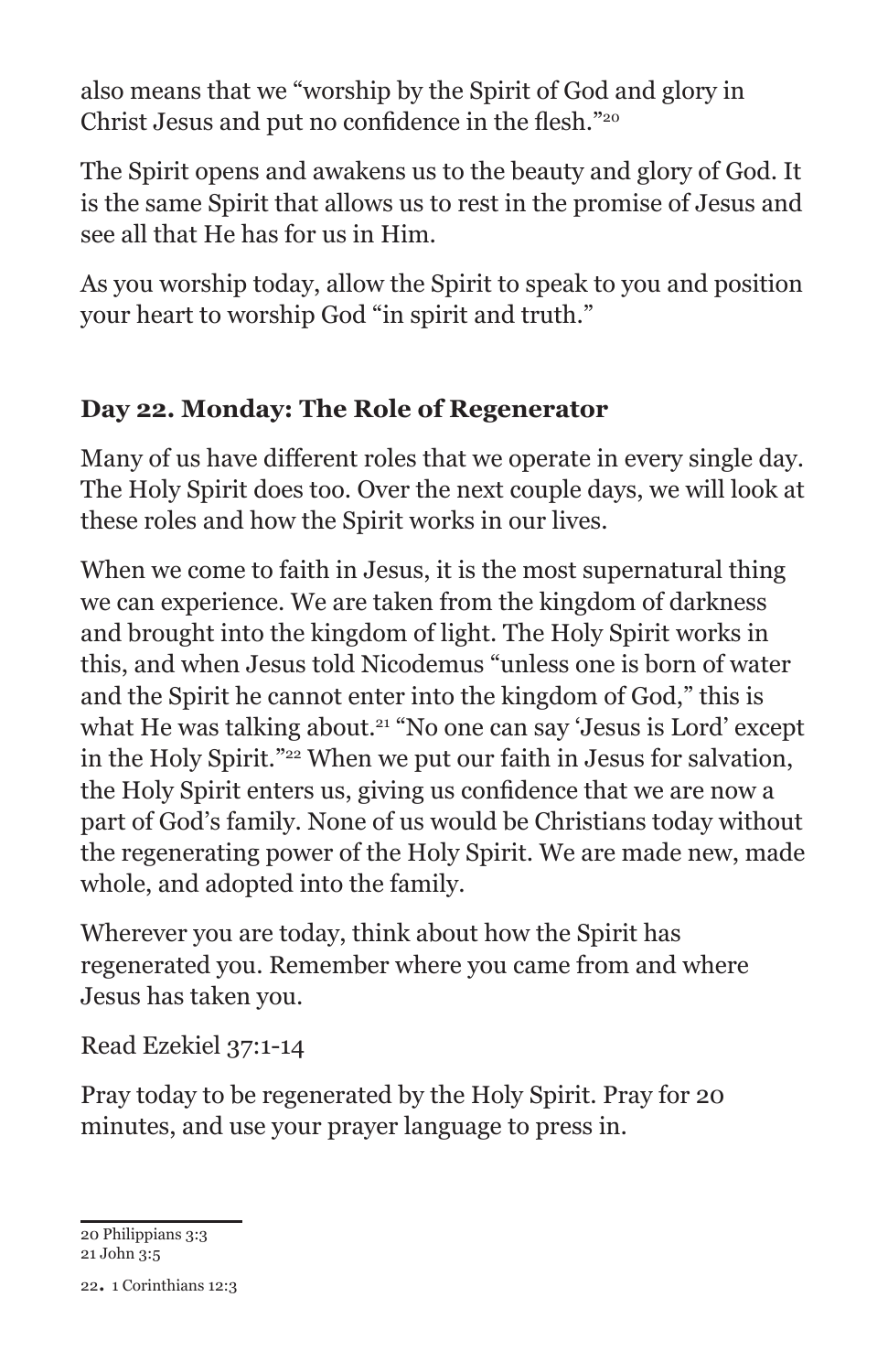## **Day 23. Tuesday: The Role of Empowerer**

Not only does the Holy Spirit regenerate us, He empowers us too. Jesus told His disciples that they would be "clothed with power from on high."23 This became a reality at Pentecost where the disciples were filled with power. They were given strength, boldness, and the ability to operate in spiritual power they had only seen in Jesus.

Too often in our lives, we try to limit or box in the Holy Spirit. If we are honest, this is true for all of us. We get comfortable and begin to play our easy version of faith. Our lives do not often resemble that of early Christians, who boldly proclaimed the Gospel, worked miracles, and even gave up their lives for the sake of their faith.

I fear that too often we have asked the Holy Spirit to stay away from us, and we try to steer clear of the Holy Spirit's interruptions. God's promise is still here for us. And if you are daring enough to invite Him to empower you, you can experience all the power that filled the early church.

Read Luke 24:36-49

Pray today for 20 minutes, asking the Spirit to empower you. Don't dismiss those interruptions the Holy Spirit may bring to your mind as you pray, but press into them, seeking His power to see them through.

# **Day 24. Wednesday: The Role of Guide and Uniter**

We all need a guide. When we would run a mission in the National Guard, we would have different people responsible. Typically, in a Platoon we would have someone toward the front making sure we were going the right direction and another in the back verifying and calling up that we have passed checkpoints.

The Holy Spirit is our guide. He is like our internal GPS except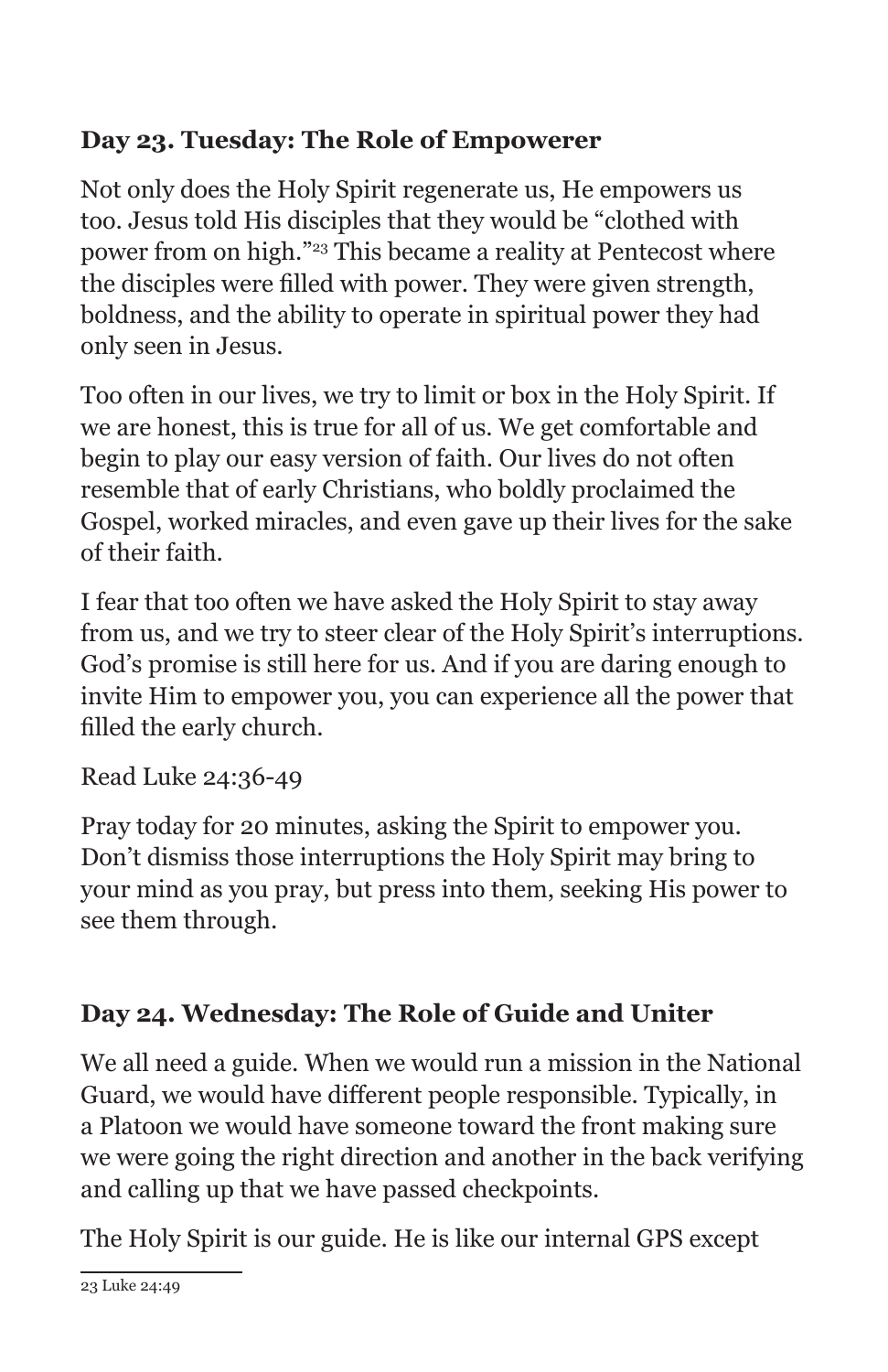He never says "rerouting" or gives wrong information. The Bible promises that the Spirit will guide us, but we still find it difficult to hear His voice. We can hear God's voice in a variety of ways: reading our Bible; supernatural inspiration such as dreams, visions, and warnings; convictions; and that still small voice. Other people can speak to us in the power of the Holy Spirit through wise counsel, prophetic words, and even rebuke.

How have you noticed the Holy Spirit guiding you?

The Holy Spirit also unites us. In Acts 2:42, we see that the first disciples were "continually devoting themselves to the apostles' teaching and to fellowship, to the breaking of bread and to prayer." It is that fellowship that is the secret sauce. Where else can people of all different backgrounds, ethnicities, gender, age, and class all gather together, but the Church? There is a supernatural fellowship that takes place as a part of the Spirit's anointing.

Pray today for your guide, the Holy Spirit, to speak to you and to be united with your family, the Church. Join in on Wednesday night ministry to dive deeper into fellowship.

## **Day 25. Thursday: The Role of Intercessor**

The Holy Spirit is our intercessor. "This is one of the greatest miracles of grace. The apostle Paul told us that the Holy Spirit who lives inside us 'intercedes for us with groanings too deep for words'24 Even when we don't know how to pray, the Spirit prays the perfect will of God."25

Have you ever just groaned in prayer? Not really sure what to pray for? Sometimes, our prayers are just, "Help me, God!" The Bible tells us that these prayers are powerful and effective. Why? Because the Sprit is in them. In the midst of these prayers, the Spirit is praying at a deeper level inside of us, and He knows exactly what to pray.<sup>26</sup> Prayer can be a messy struggle. We can struggle to believe that God is working; that is why we are so in

25 Grady J. Lee. (2016) (pp 63).

<sup>24</sup> Romans 8:26

<sup>26</sup> Grady J. Lee (2016) (pp63)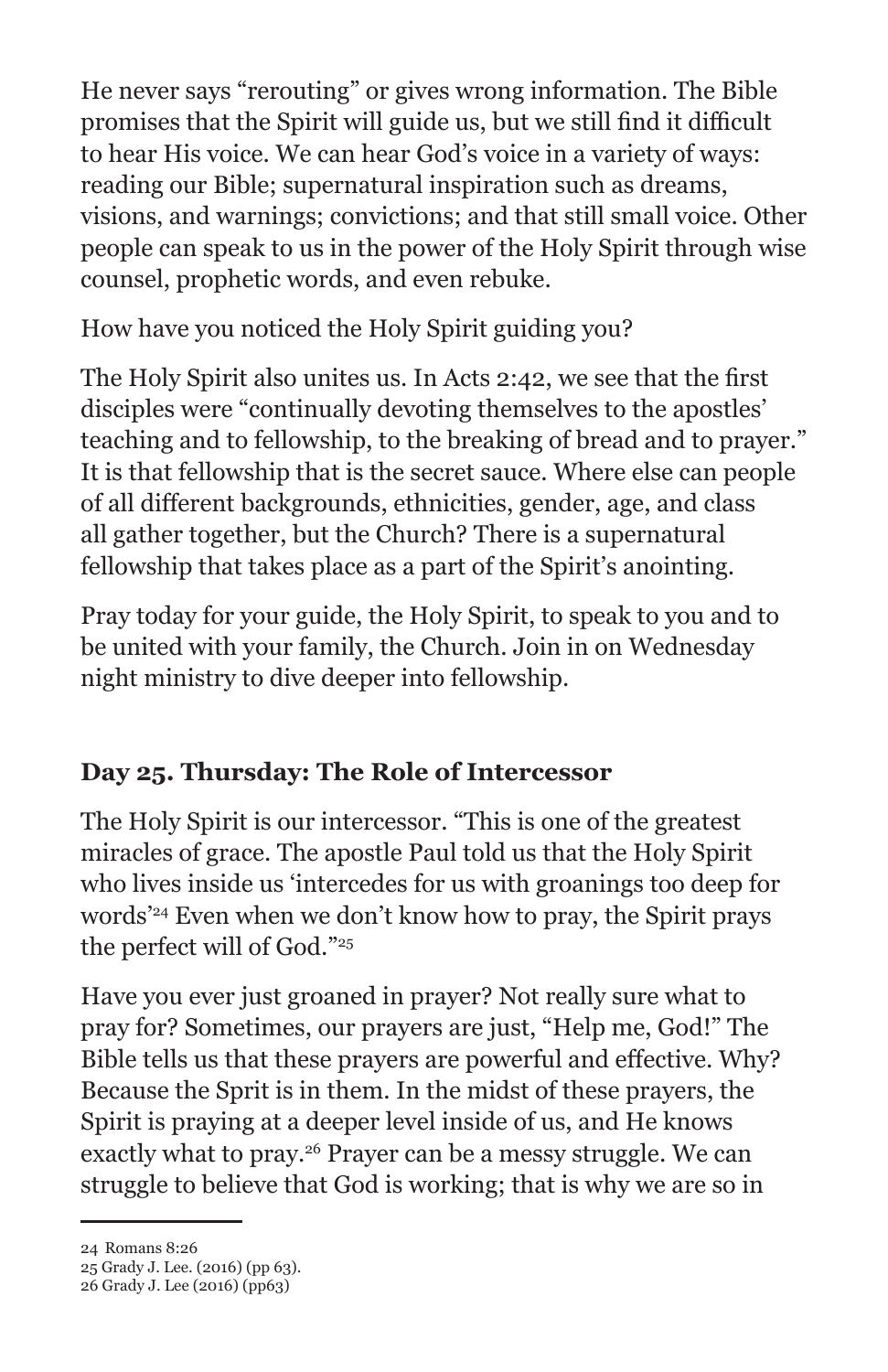need of the Spirit.

When we struggle in prayer, it is easy to ask ourselves, "Is what God said true?" In the midst of that, we have the Holy Spirit to help us through it, and He gives us faith to see the answer we are waiting for.

What is it in your life that you really need God to move in today? Press in with the Holy Spirit and ask Him for faith to see the answer you are waiting for.

Read Romans 8:18-30

Pray today for 20 minutes asking the Spirit to intercede on your behalf. If you have a prayer language, use it and allow the Spirit to work in those groans too deep for words.

# **Day 26. Friday: The Role of Comforter**

In 2012, I was at a military school, and I was still fairly new in my faith. This is where I experienced the power of the Holy Spirit as comforter. After completing the first day of school, I called home and found out that my grandfather had passed away.

Jesus spent a lot of time teaching about the Holy Spirit before He went to the cross. He was letting His disciples know they would never be alone. "But I tell you the truth, it is to your advantage that I go away, for if I do not go away, the helper will not come to you, but if I go, I will send him to you."27

Even though Jesus said it would be to their advantage for Him to go away, the disciples struggled to believe it. The word "helper" is also translated as "comforter" or "advocate." He is a close friend who comes alongside us to offer encouragement when we face any difficulty.

Throughout the rest of this school, I was able to experience the Comforter walking with me in grief, encouraging me in trials, and providing consolation in being so far away from family. I have learned to appreciate the presence of the Holy Spirit during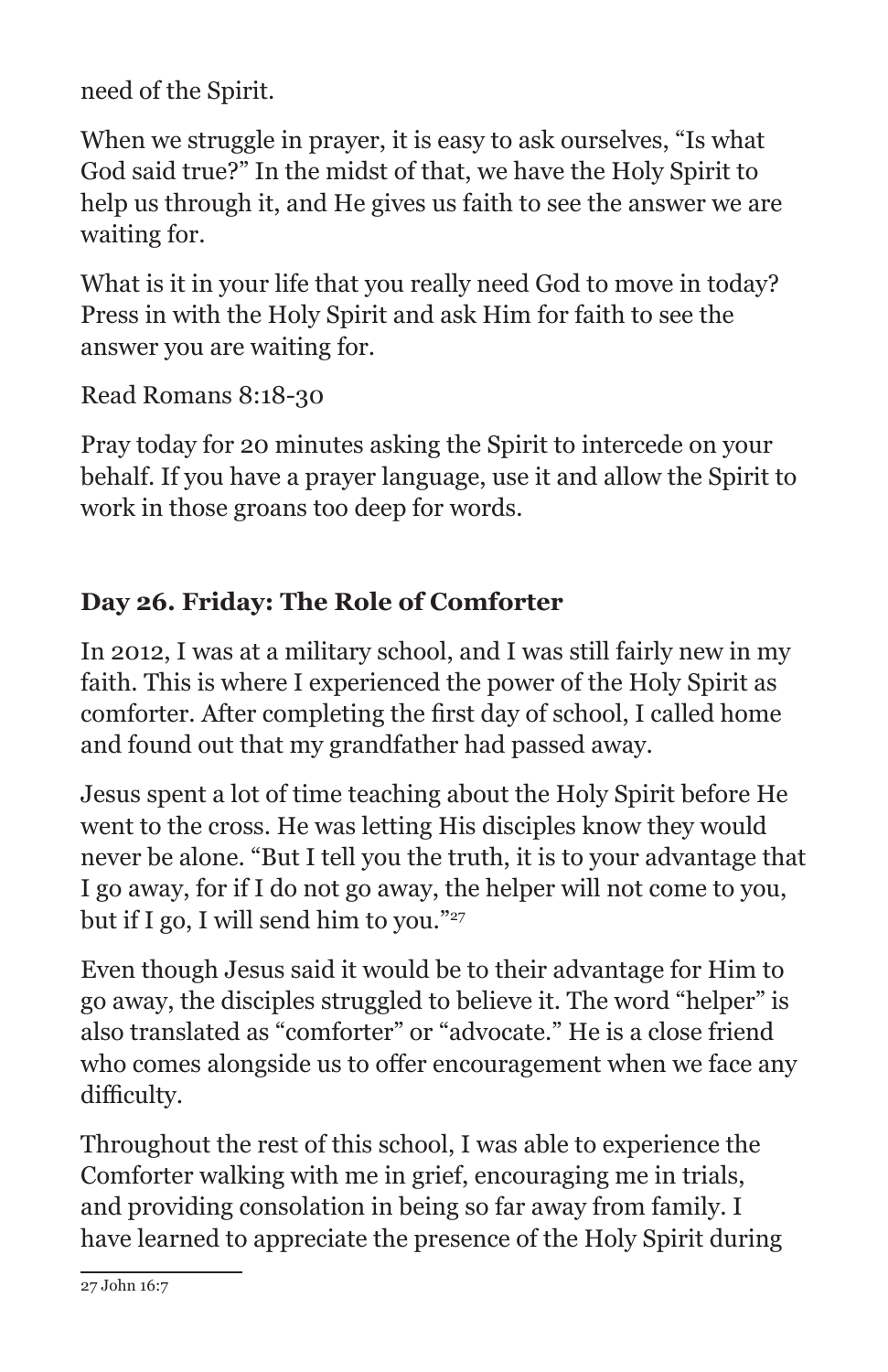difficult times. He sustains me with supernatural power, hope, and cheer when I experience grief.

Read John 16:1-7

Where do you need the Comforter to work in your life today? Pray for 20 minutes today and experience the Comforter coming alongside you.

## **Day 27. Saturday: The Role of Refiner**

When we think of the Holy Spirit coming on those in the upper room, we often think of wind and fire. Before he died, John the Baptist proclaimed that one was coming after him who would baptize in the Holy Spirit and fire.<sup>28</sup> The fire of the Holy Spirit refines us, and in order to walk with the Holy Spirit, we need both wind and fire.

If our experience is all feelings and noise, we miss out on one of the truly great works of the Holy Spirit: holiness. As the Holy Spirit refines us, He makes us whole, He burns up our sin, and He comes searching for us, breaking down the walls we have built.

"Our problem is that we treat the whole scene in Acts 2 as if it were a party. We want hoopla and the noisy speaking in tongues, but we don't really want the fear of God or the deep conviction of sin that comes when we are exposed to His holiness."29

What is in your life that you need God to clean out and refine in you? Holiness is not a side issue; it is central to the Spirit's work. I encourage you today to open your heart to let the Holy Spirit do His work.

Read 1 Peter 1:3-9

Pray today for 20 minutes, allowing the Holy Spirit to reveal things to you that need to be refined. If you have a prayer language, use that today to press in and allow the Spirit's fire to refine you.

<sup>28</sup> Mathew 3:11

<sup>29</sup> Grady J. Lee. (2016) (pp 69).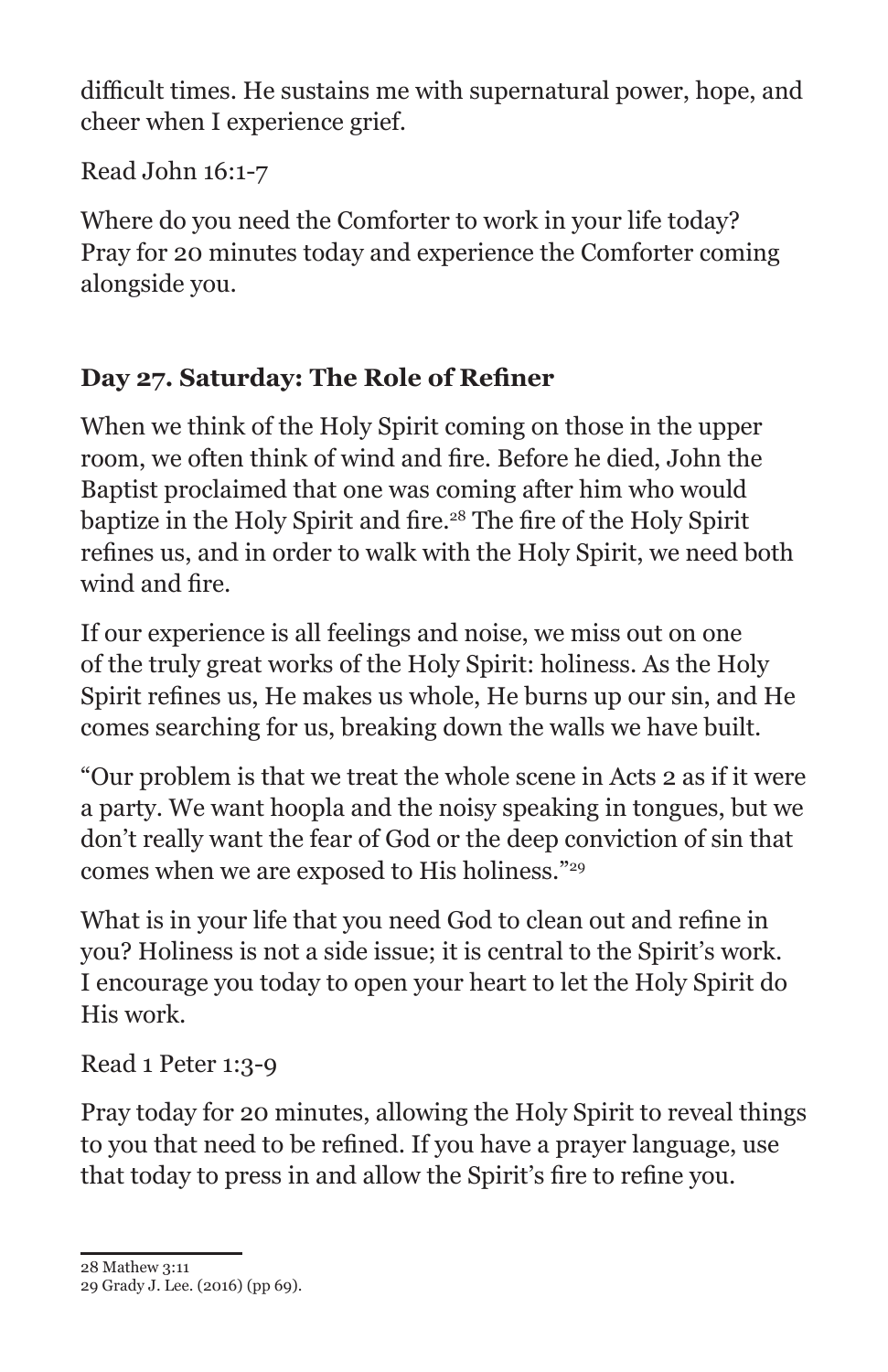## **Day 28. Sunday: Experiencing the Holy Spirit**

Sunday is the day I look forward to the most as a pastor. It's the time when I get to see the family of God come together. It is also a time when I get to see and experience the presence of the Holy Spirit.

In Acts 13:2-3, it says, "While they were worshiping the Lord and fasting, the Holy Spirit said, 'Set apart for me Barnabas and Saul for the work to which I have called them.' So after they had fasted and prayed, they placed their hands on them and sent them off."

The Spirit often speaks to us through worship. Maybe today He is calling you to serve in a new way. As you join in worship today, listen for the voice of the Holy Spirit and what He wants for you.

# **Day 29. Monday: Spiritual Hunger**

Do you have spiritual hunger? We oftentimes feel hunger pangs for food or drink, but when it comes to our faith, spiritual hunger is something that spurs us forward. We are oftentimes too comfortable to realize that hunger is there. In the end, we like our flatscreen tv, smart phones, two-car garages, and air conditioning. Because of that comfort, we forget to be thankful in all circumstances and fail to see our utter need for God.

In the convenience of life, we forget to seek after God. Jeremiah said this: "You will seek me and find me, when you seek me with all your heart."30

God honors spiritual hunger. He does this because it is a sign of humility. Are you a casual seeker? God looks for those who are fervent in their pursuit. "Seek me and find me" He says, "when you seek me with all your heart."

When you begin to fervently seek after God in this way, you will begin to experience the amazing journey He has for you. This is all outlined for us in Jeremiah 29:11-14.

<sup>30</sup> Jeremiah 29:13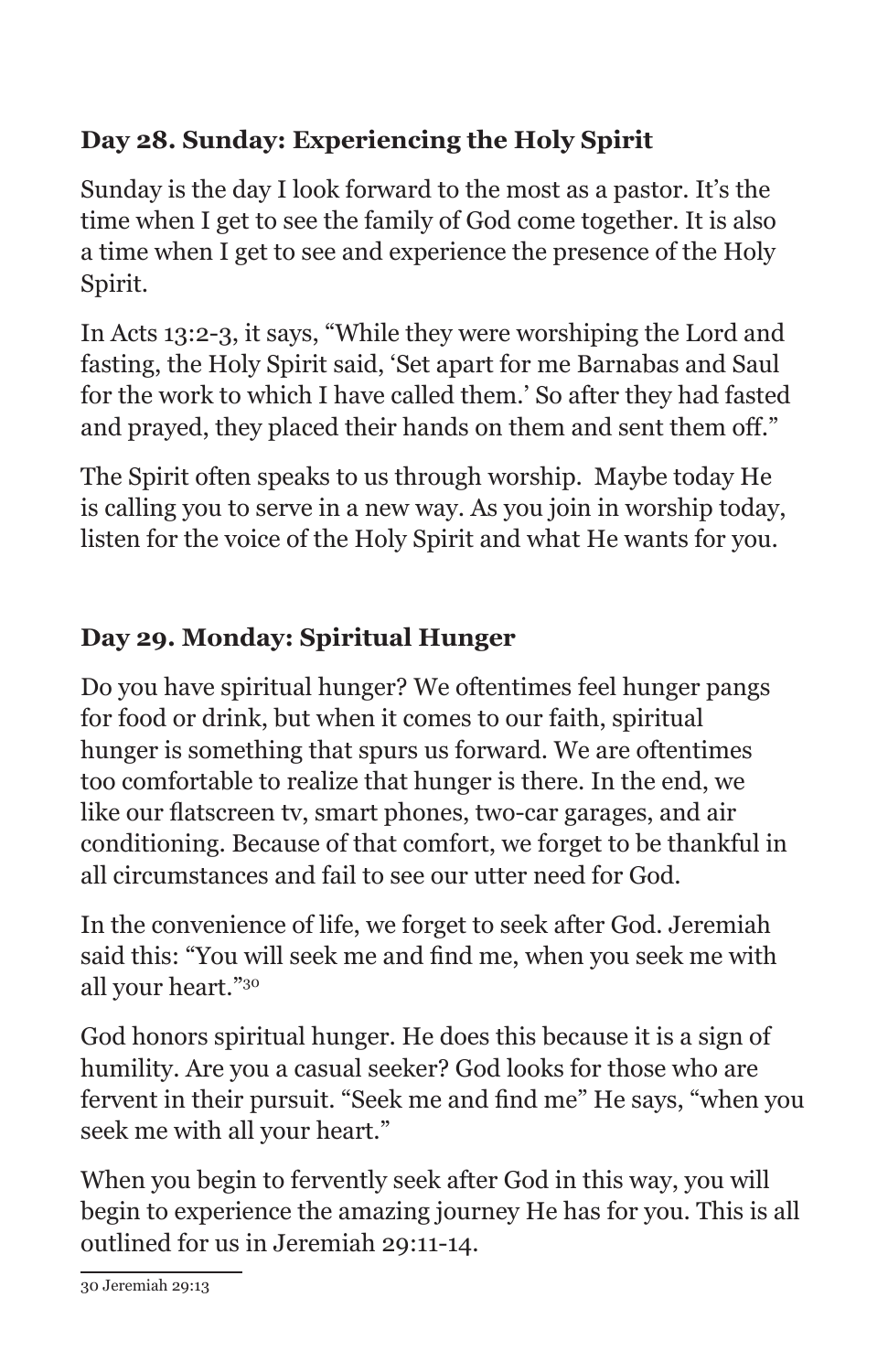Read Jeremiah 29:11-14

What do you long for from God? Take a moment today to evaluate your spiritual hunger. Pray for 25 minutes and ask the Holy Spirit to reignite your hunger for God.

#### **Day 30. Tuesday: Turn Up the Heat.**

It gets cold here in Minnesota. I looked outside one morning and saw a fresh blanket of snow. Before I went to clean it off the driveway, I asked "Hey Siri what's the temperature outside?" The answer was lower than I wanted to hear, and in a quest for my own comfort, I prayed a really selfish prayer: "Lord turn up the heat!" I was reminded of Romans 12:11 which says, "Never be lacking in zeal, but keep your spiritual fervor, serving the Lord."

The Greek word for fervor is *zeontes*, which means, "to be stirred up emotionally, be enthusiastic/excited/on fire."31 How do we stay on fire for God? How do we turn up the temperature in our spiritual lives? We take time to hunger for God through His Word and by cultivating intimacy with Him through prayer and worship.

Read Romans 12:9-12

Today, take time to turn up the heat. Get alone with God and spend 25 minutes in prayer. Make sure you take time to listen as you stoke the fire of faith. Oswald Chambers said, "Prayer is the vital breath of the Christian; not the thing that makes him alive, but the evidence that he is alive."32

<sup>31</sup> Danker, F. W., Bauer, W., and Arndt, W. (2019) *A Greek-English Lexicon of the New Testament and Other Early Christian Literature*, (pp426–26). University of Chicago Press.

<sup>32</sup> Bridgwater, M. (2008). Essay. In *Prayers for the Faithful: Fervent Daily Prayer and Meditations for Christians Serving around the World*, (pp18). B & H Pub. Group, 2008.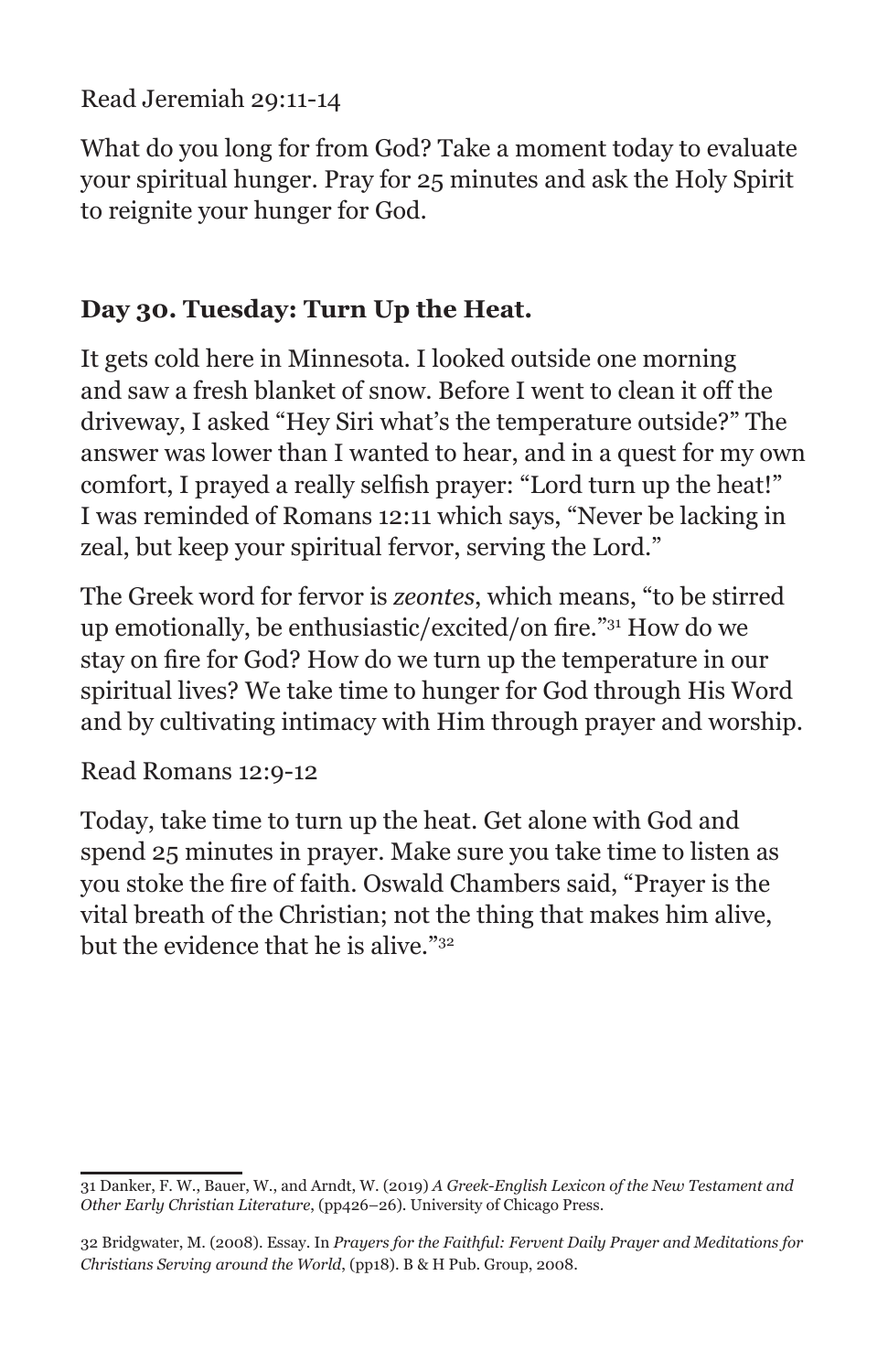## **Day 31. Wednesday: Break Free**

Have you ever tried starting a fire? The first time I went to build a fire, I stacked up so much wood and kindling that when I lit it, the fire would not get going. There was not enough air getting to the flame. It was only when I removed some of the wood and kindling that the fire could breathe and took off.

In our lives, we often hang onto things that can extinguish the flames of the Holy Spirit in our lives. Maybe it is that habit or addiction. Maybe it's unforgiveness. Paul tells the Thessalonians, "Do not quench the Spirit."33 Many of us have things in our lives that prevent us from growing spiritually because we allow bondage to take up residence in our hearts: bondage to sin, bondage to habits, and bondage to addictions. What is it for you?

It is time to break free and let the Holy Spirit flow through you, igniting the flames of faith in your heart. Repentance and forgiveness are key to letting the breath of God ignite the flame of faith.

Read 1 John 1

Today, take time to confess to God and turn over whatever it is that is dampening your spiritual passion. Pray for 25 minutes today.

## **Day 32. Thursday: Get Back in the Word**

Have you ever been stuck in the doldrums: an extended period of stagnation where you are wondering where God is?

We all go through periods like this. I remember shortly after finishing my seminary education, I was in one of these periods. I was waiting, waiting for God to do something. The call process for churches is oftentimes extremely slow, and I was stuck.

What I had to do was build regimen and routine. Every single day, I would spend time in the Word, exercise, spend time with my 33. 1 Thessalonians 5:19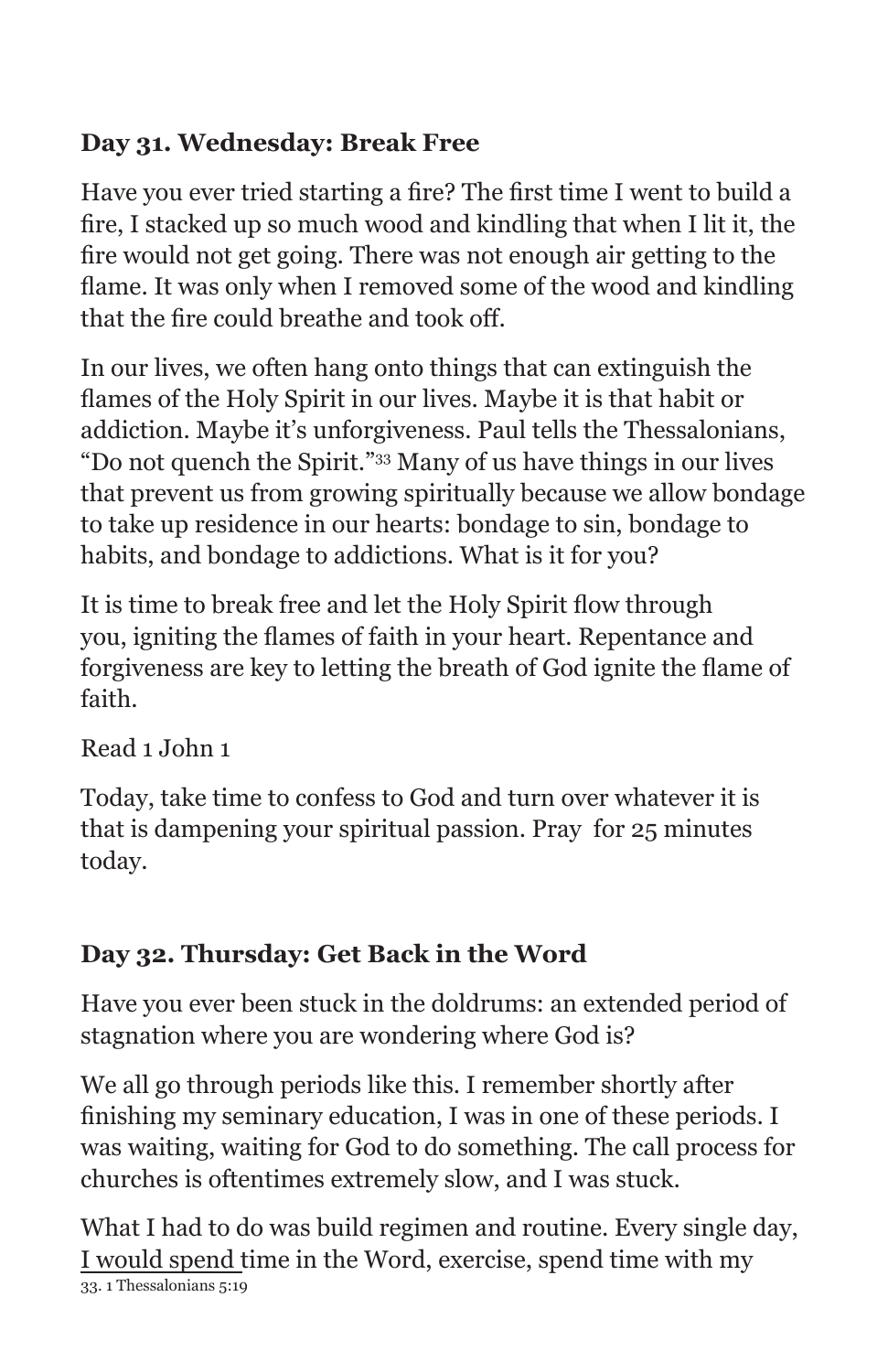girlfriend (now wife), and pray for an extended period. Sometimes, the best thing to do in the doldrums is to press in, even when you don't feel like it. The Holy Spirit meets us in these doldrums and like a breath of fresh air fills us again.

God uses the Word to speak to us, whether we feel like reading it or not, and His Spirit is always active in the Word. Getting into the Word is not casually reading or skimming scripture. The Word will ignite your spirit and your heart, just as it did with the disciples on the road to Emmaus.

Read Luke 24:13-35

Pray today for 25 minutes, asking God to open His Word to you. Press in during this prayer time, and let the Word of God dwell richly within you.

## **Day 33. Friday: Dig into the Well**

When I was an intern pastor, I remember talking with a family about why they liked attending a certain location at the two campuses. The father told me that one of their sons was learning to see in the Spirit and would often see what he described as a spiritual well in the front of the sanctuary. When I came back as a pastor, I started praying at both locations multiple times a week for the Holy Spirit to open up the spiritual wells at both locations.

It was a long process, but for over a year, I would pray. Finally, as I was on my knees up front, I got a vision of water rushing up from the floor and filling the sanctuary. As I walked around praising God for what He was doing, it felt as though my legs were extremely heavy as though I was wading through this spiritual water.

We not only need spiritual wells in our churches but in our lives as too. I have continued this prayer in my own home, and I've prayed for the Spirit to open a well in my heart too.

Jesus said, "Whoever believes in me as the Scripture has said: 'Streams of living water will flow from within him.'"<sup>34</sup>

34 John 7:38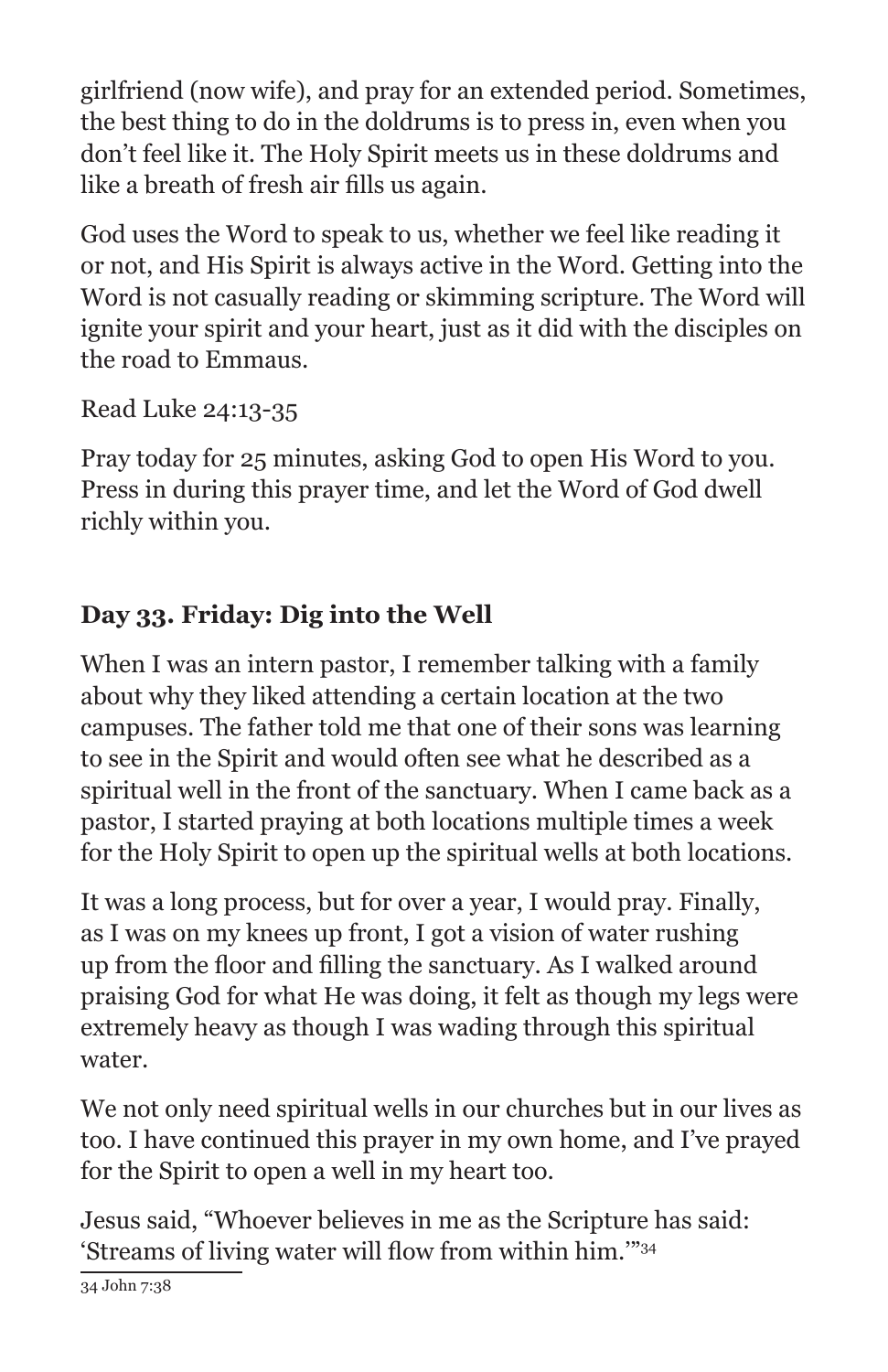Read John 7:37-39 and Ezekiel 47:1-10

Pray today for 25 minutes for God to open a spiritual well in your life. If you have a prayer language, press in, allowing the Spirit to pray the prayers you need.

#### **Day 34. Saturday: Staying on Fire**

Much of the time you have invested is about igniting your experience with the Holy Spirit. We even stepped into the dry seasons. But how do we actually live this out after the initial excitement has passed?

Many of us make the mistake of letting our feelings drive our experience and our relationship with God. Feelings are a good thing, but they will not carry us through the rough seasons in life. Thankfully, the Holy Spirit is with us at all times.

Walking through trials is a big part of our life here on this earth. In the midst of those trials, we are reminded that the Holy Spirit is always with us, even when we don't see or feel Him there.

"As you begin this remarkable journey of the Spirit-filled life, do not ever think that you are immune to trials. Difficult times will come. Each of us must face tests and challenges, but the Spirit will orchestrate these moments to shape us."35

What trials are you facing right now? How can you see the Holy Spirit at work within them?

Read 1 Peter 4:12-16 and 2 Corinthians 4:13-18

Pray today for 25 minutes, pressing into the trials you are facing. Ask the Holy Spirit to fully produce what He is working in you.

# **Day 35. Sunday: Worship the Lord**

We all bring things with us into worship. But there is something about getting in the presence of God with other believers that makes it all fall away.

<sup>35</sup> Grady J. Lee. (2016) (pp 172).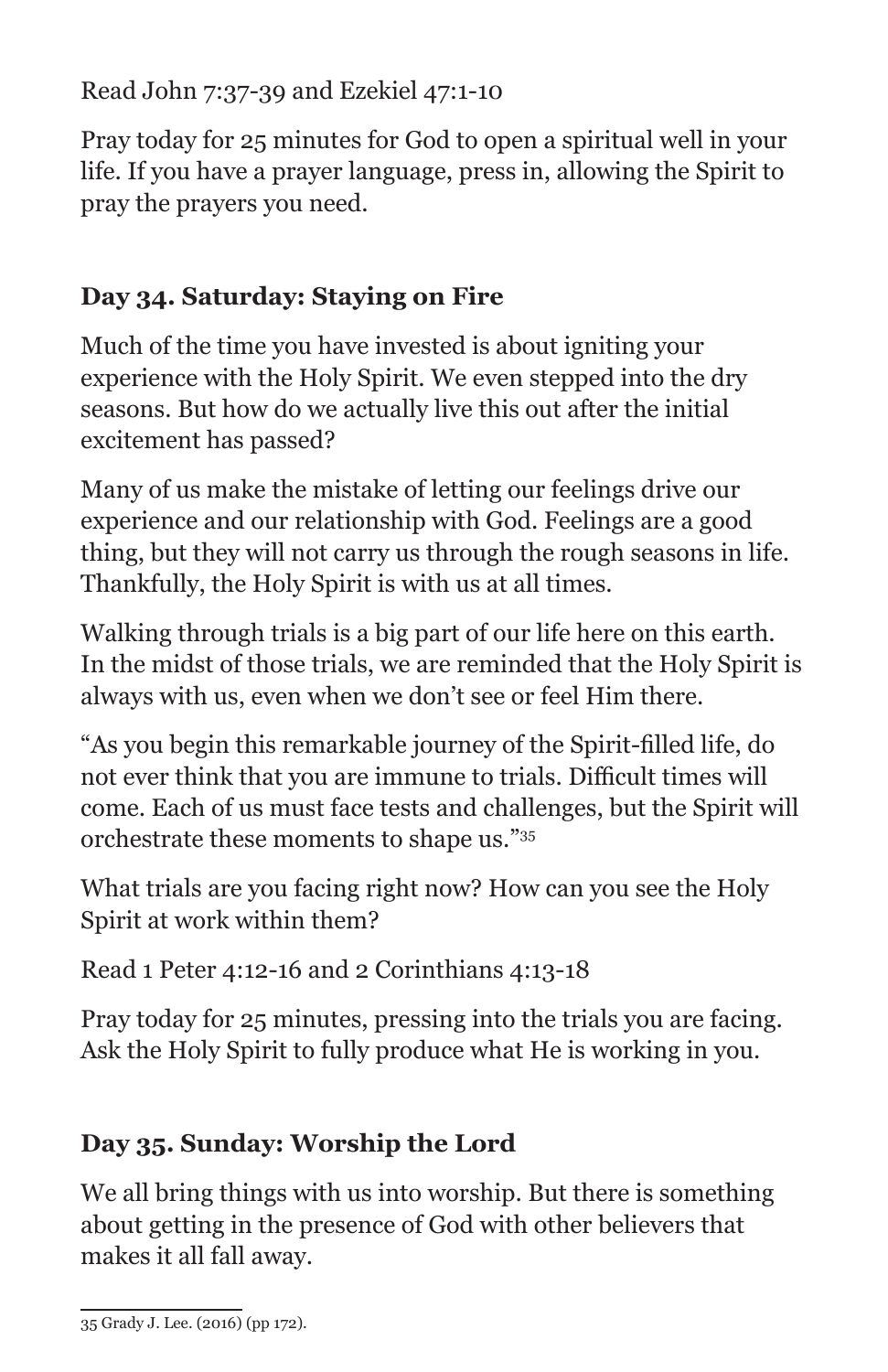When Paul was imprisoned with Silas, their troubles seemed to have overwhelmed them. To anyone looking from the outside, it would have appeared that way. To Paul and Silas, it was merely an opportunity to show God's majesty and might.

When we worship, the Spirit works, He moves, He shakes foundations, and He breaks chains.

As you worship today, let the Spirit set you free. Don't fear the shaking; it's just the start of freedom.

Read Acts 16:16-40

# **Day 36. Monday: Battling Doubt**

When I was newly baptized in the Holy Spirit, I experienced doubt within the first week. I doubted that it actually happened and that the Holy Spirit's gifts were really working in me. Your battle of doubt may take different forms. But the truth remains the same, "The thief comes only to steal and kill and destroy. I came that they may have life and have it abundantly."36

You have received a very precious gift in the Holy Spirit, one that wreaks havoc on the enemy. Because of that, the enemy will try to hinder you from operating in the gifts given to you. He does this through fear and false teaching, and he will do everything he can to keep you from using your gifts.

I struggled with speaking in tongues; in the back of my mind, I had this small doubt that started to erode my confidence. My confidence had to be restored, and the solution came through the Word of God. Whenever we have doubts, we must return to the Bible so that truth can overcome our doubts.

Read 2 Timothy 3:10-17 and Psalm 19:7-11

Today Spend 30 minutes in prayer, placing your doubts before the Lord. Ask Him to speak to them and search God's Word for the answers to your doubts. If you have a prayer language and you haven't used if for a while because of doubt, use it today.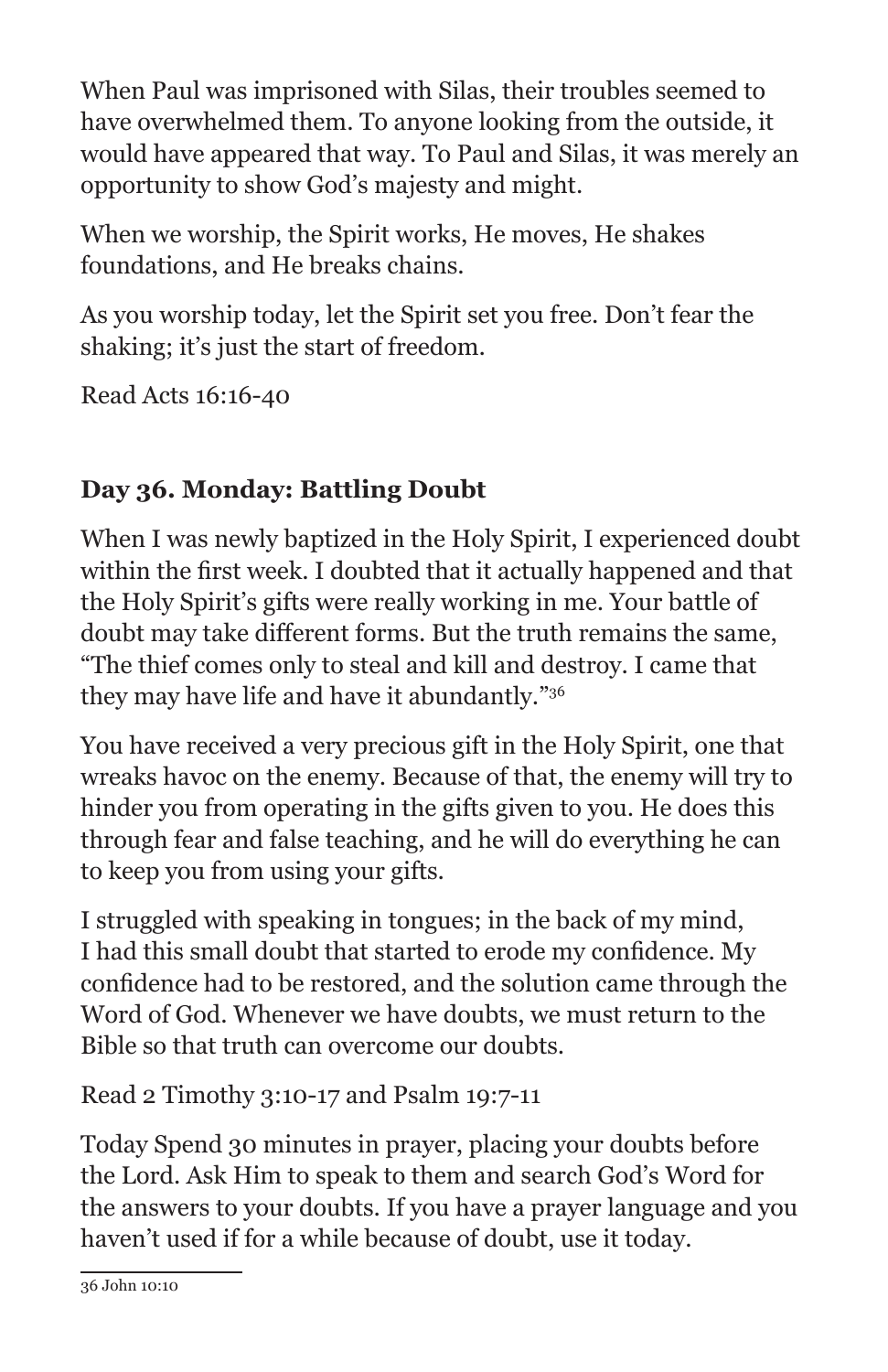#### **Day 37. Tuesday: Was That You, God?**

I have had several instances where that still, small voice has popped up, directing me in ways I never expected. I remember driving on my way into the church one morning, and I had this thought that said, you need to stop at this gas station. I still had  $\frac{3}{4}$ of a tank, so there was no need for me to stop. Again, the thought came. I have been listening to the Holy Spirit for several years at this point, but I still had the thought, "Is this you God?" The surefire way to be sure is to act on it and see what happens.

I stopped at the gas station and went inside. There, another one of those thoughts came again: "go stand over by the protein bars." As I stood there in the aisle, I felt rather silly, but that feeling didn't last long. I looked up, and there were two dear friends in the Lord. What happened next was a special time of connection and encouragement. Within a few months, one of those friends went home to be with the Lord. It is a memory that will encourage me every time I think of my friend.

We all have instances where God speaks to us where seemingly random thoughts pop into our heads. How often do we ignore those when it could be the Lord speaking? Just as the Scriptures came from the Holy Spirit working through men, the gifts of the Spirit originate from God. Our role involves listening and responding to that invitation.

#### Read 2 Peter 1:20-21

Pray for 30 minutes today, asking God to speak to you. Use your prayer language, and ask God release His gifts through you.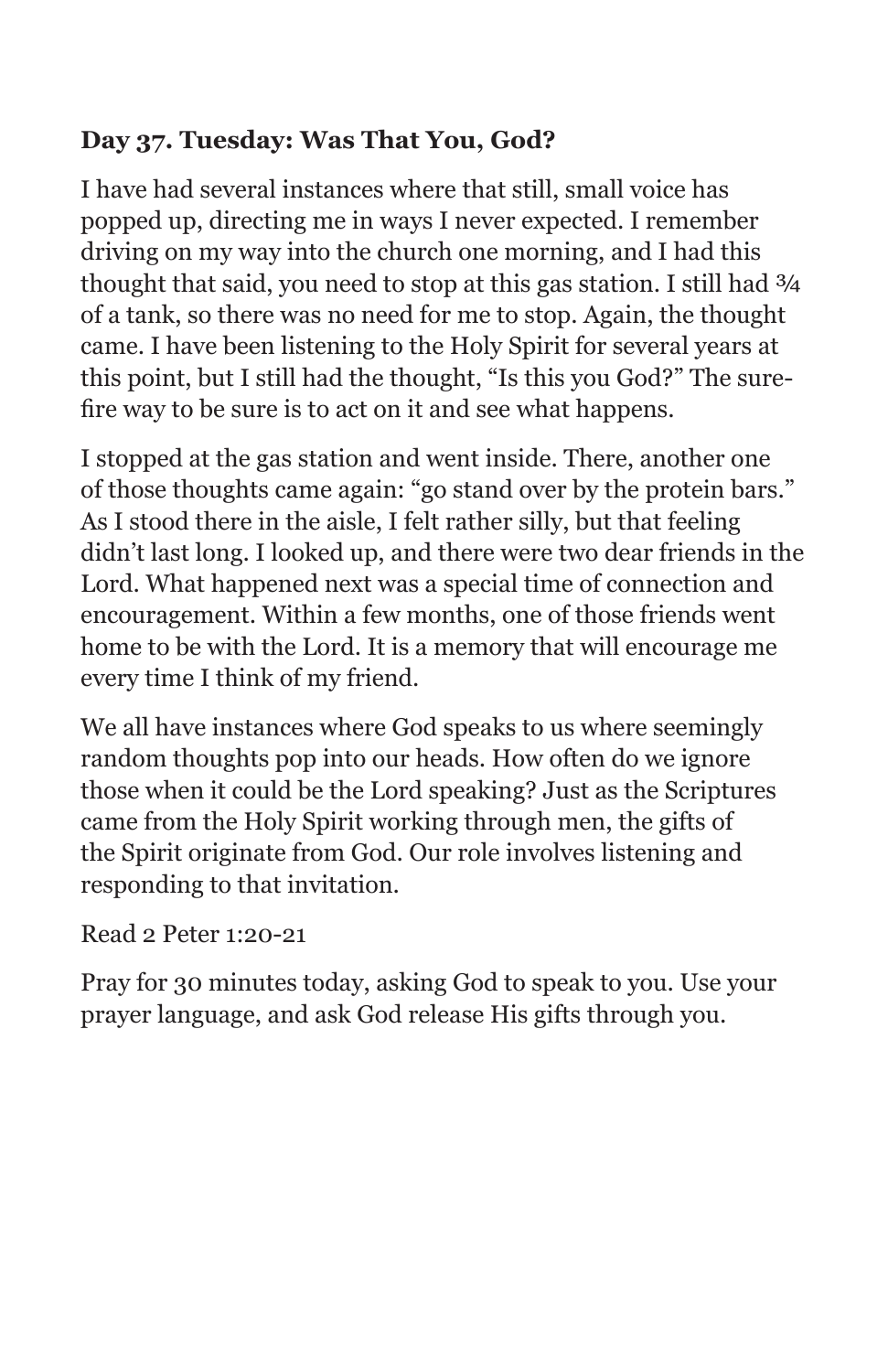## **Day 38. Wednesday: Catching the Wind.**

Jesus shares in John chapter three, "The wind blows where it wishes, and you hear its sounds, but you do not know where it comes from or where it goes. So it is with everyone who is born of the Spirit."37

When we operate in the Holy Spirit, we often never know when He is going to speak. I was recently praying for students at winter retreat. While praying for a student, the Lord spoke and said, "Go back and tell Landon to come forward." I told the Lord, "Landon is a big boy; he can come forward on his own." I have to confess I was not very mature in my interaction with the Lord. Again, as I was ministering to a student, the Holy Spirit said, "Go tell Landon to come forward." When this came again, I knew I needed to listen to this prompting. I went back to Landon and told him I thought the Lord wanted him to come forward to receive the Holy Spirit.

Landon told me, "I was just sitting back here and told God if you want me to come forward, then you will send Jordan back here to get me."

The wind of the Spirit blows where it wishes, and we have to be ready to catch it. Are you learning to adjust your sails? What is Jesus asking you to do?

Read John 3:1-15

Pray for 30 minutes today to catch the wind, asking the Holy Spirit to fill your sails and direct you on His adventure.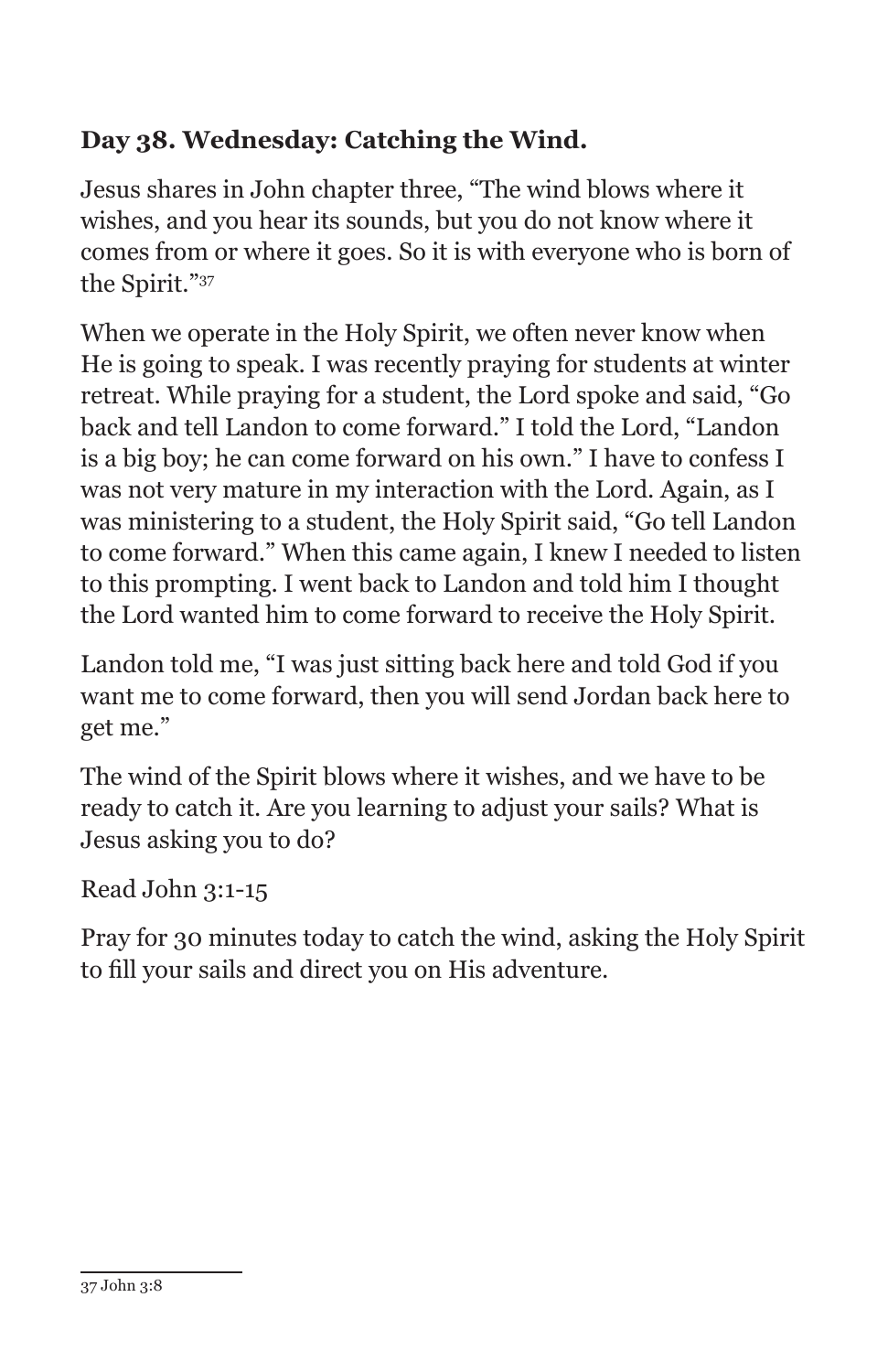#### **Day 39. Thursday: Learning to Enjoy Prayer.**

Over the past several weeks, you may have noticed that I have been asking you to pray more and more. Prayer can be one of those things that we struggle to find enjoyment in; this is often because it can seem like work. We get this feeling that if we just drudge through it, we can check off the box. To be honest, this has been me before too, and I have made it way more complicated than it needs to be.

Prayer is not meant to be complicated; you are just meant to talk with someone you know and love. One of the best ways I have found to really enjoy prayer time is to listen to worship music while I pray. I also make my devotion time part of my prayer time by talking with God as I am reading His Word.

Prayer doesn't need to be methodic and ritualistic; it can be fun and life giving. Think about sitting with your friends and how you talk with them. You speak, you share, you catch up, and you listen. We are personal when we speak with people, but for some reason when we come to God, we treat Him like He's the statue of Abraham Lincoln in Washington DC. The reality is that the Holy Spirit is right there with us in prayer, longing for us to tap in and be empowered by Him.

If you want to enjoy prayer, you need to treat God like a person, or you will never relate to Him personally.

Look at how Jesus taught us to pray in Matthew 6. He said, "Our Father…" Make it personal.

Read Matthew 6:9-13 and Luke 11:9-13

Pray for 30 minutes today, and have a real conversation with God.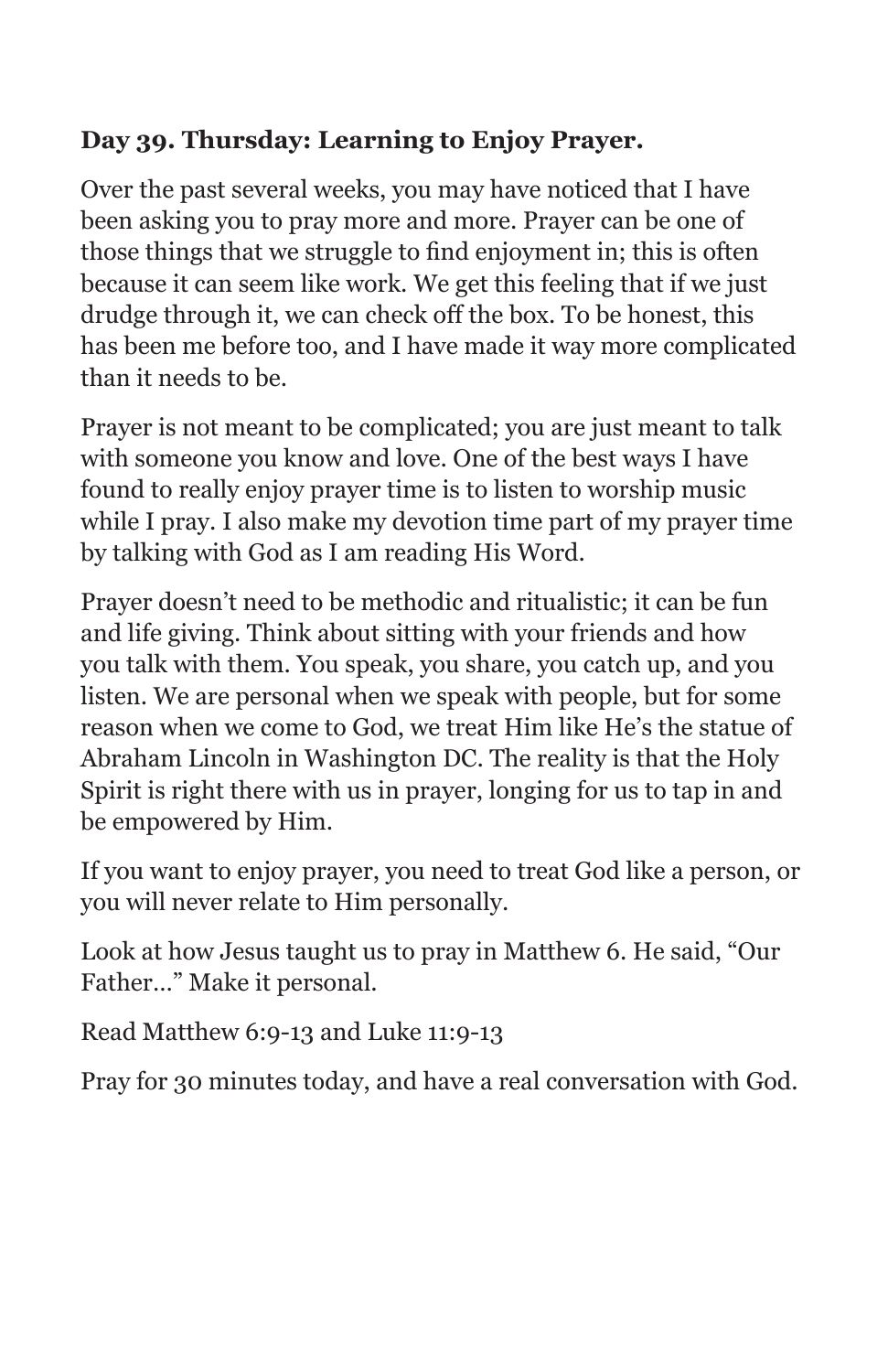## **Day 40. Friday: The Internal Work**

So often we focus on the gifts of the Holy Spirit that we miss some of the most important work of the Spirit: the internal work. Who we were before Jesus is not who we are after we come into relationship with Him, and that is all because of the Holy Spirit.

I remember one Christmas as a little kid that I ate almost half a pan of fudge. Before I knew it, my stomach churned and I was SICK. I had a period of time where I would not eat fudge. Now, I enjoy it in moderation, once a year as a gift from my aunt.

When we become Christians, something happens where our desires transform. Galatians tells us to "Walk by the Spirit, and you will not gratify the desires of the flesh. For the desires of the flesh are against the Spirit, and the desires of the Spirit are against the flesh, for these are opposed to each other to keep you from doing the things you want to do. But if you are led by the Spirit, you are not under the law."38

Our deepest desires come from the Spirit, and they lead to life. "A Spirit-filled Christian wants to learn the Bible, wants to pray, wants to live in holiness, and wants to worship God freely."39 How have your desires changed since becoming a Christian?

Read Galatians 5:16-25

Pray today for 30 minutes, allowing the Spirit to pull out His desires in you.

# **Day 41. Saturday: Keep Pressing In**

Each of us goes through suffering. There are some things you cannot learn until you go through them. Before having kids, I thought I knew what it meant to be a parent. And the truth is that we all are better parents before we have kids. Once you have them,

38 Galatians 5:16-18

<sup>39</sup> Driscoll, M. (2018). The Spirit, Not The Flesh. In *Spirit-Filled Jesus: Life by His Power* (p. 206). essay, Charisma House.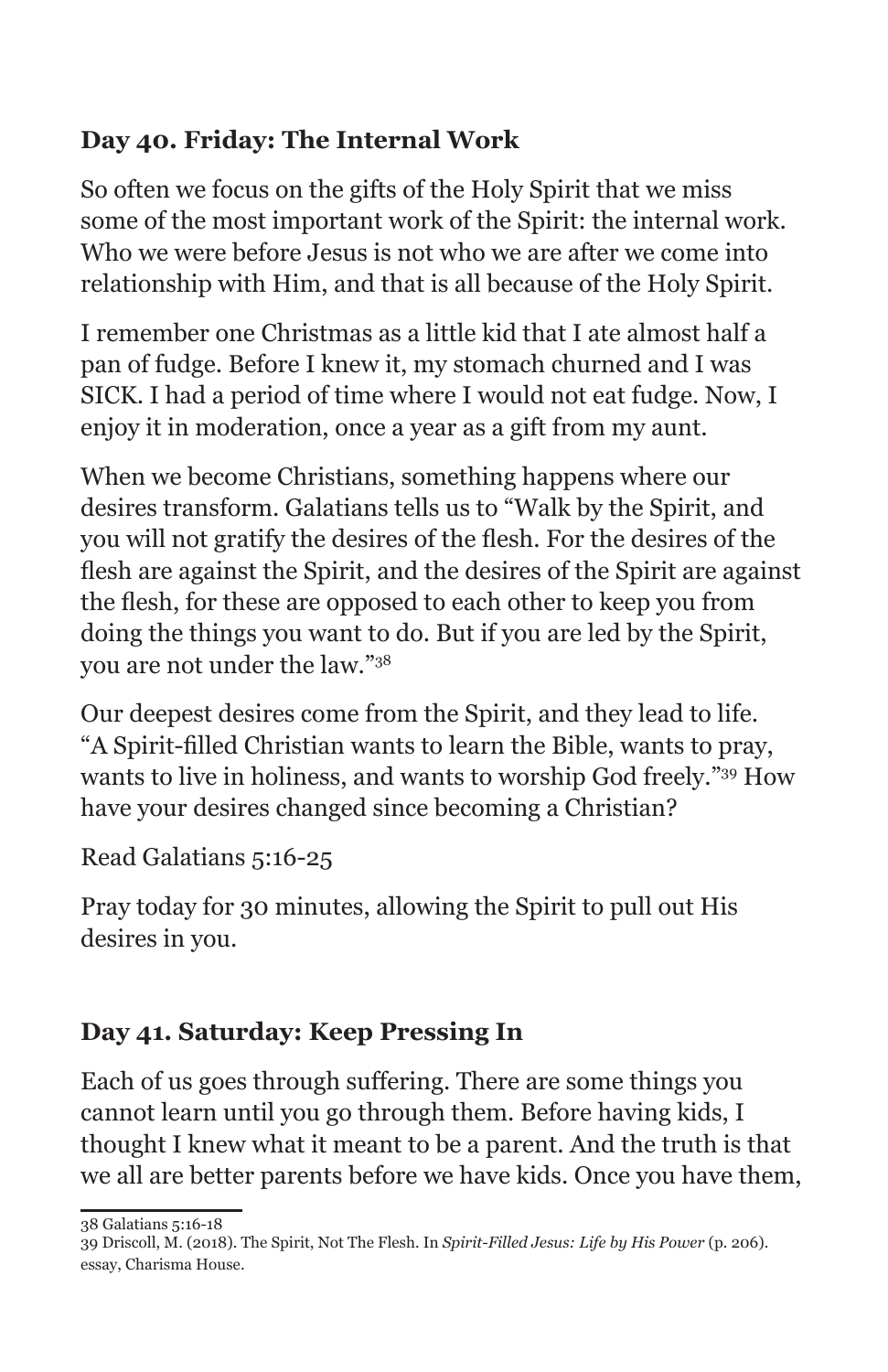you learn you don't really know much about being a parent. Every time you start to figure out a phase, you enter a new one.

Jesus was in Heaven and knew our suffering, but He came to earth to experience our suffering. Hebrews tells us that "For it was fitting that he, for whom and by whom all things exist, in bringing many sons to glory, should make the founder of their salvation perfect through suffering." Our King who has returned to Heaven knows and can understand our suffering.

When we suffer, we are called to keep pressing into the One who understands our suffering. The Holy Spirit helps us to reflect on Jesus' suffering, so we can be more like him.

"Through suffering you will learn to, (1) perfectly hate sin and the suffering it causes, (2) perfectly love Jesus and the suffering He endured for you, and (3) grow into perfect relationship with Jesus that will endure forever once all the suffering has ceased."<sup>40</sup>

Read Hebrews 2:5-18

Pray today for 30 minutes. If you are suffering, press in and reflect on Jesus, that you may walk in the victory Jesus had over suffering.

#### **Day 42. Sunday: Day 42 and Beyond**

Being filled with the Spirit is not a one-time event; it is a continual process. The famed evangelist D.L. Moody was once asked why he urged Christians to be continually filled with the Spirit. "Well," he said, "I need a continual infilling because I leak."

I leak, you leak, we all leak, and we need to be continually filled with the Holy Spirit. Time and time again throughout the Scriptures we see that the disciples were not just filled once but were filled again and again.

Acts 2:4 "All of them (the disciples) were filled with the Holy Spirit..."

Acts 4:8 "Then Peter filled with the Holy Spirit…" 40 Driscoll, M. (2018) (pp157).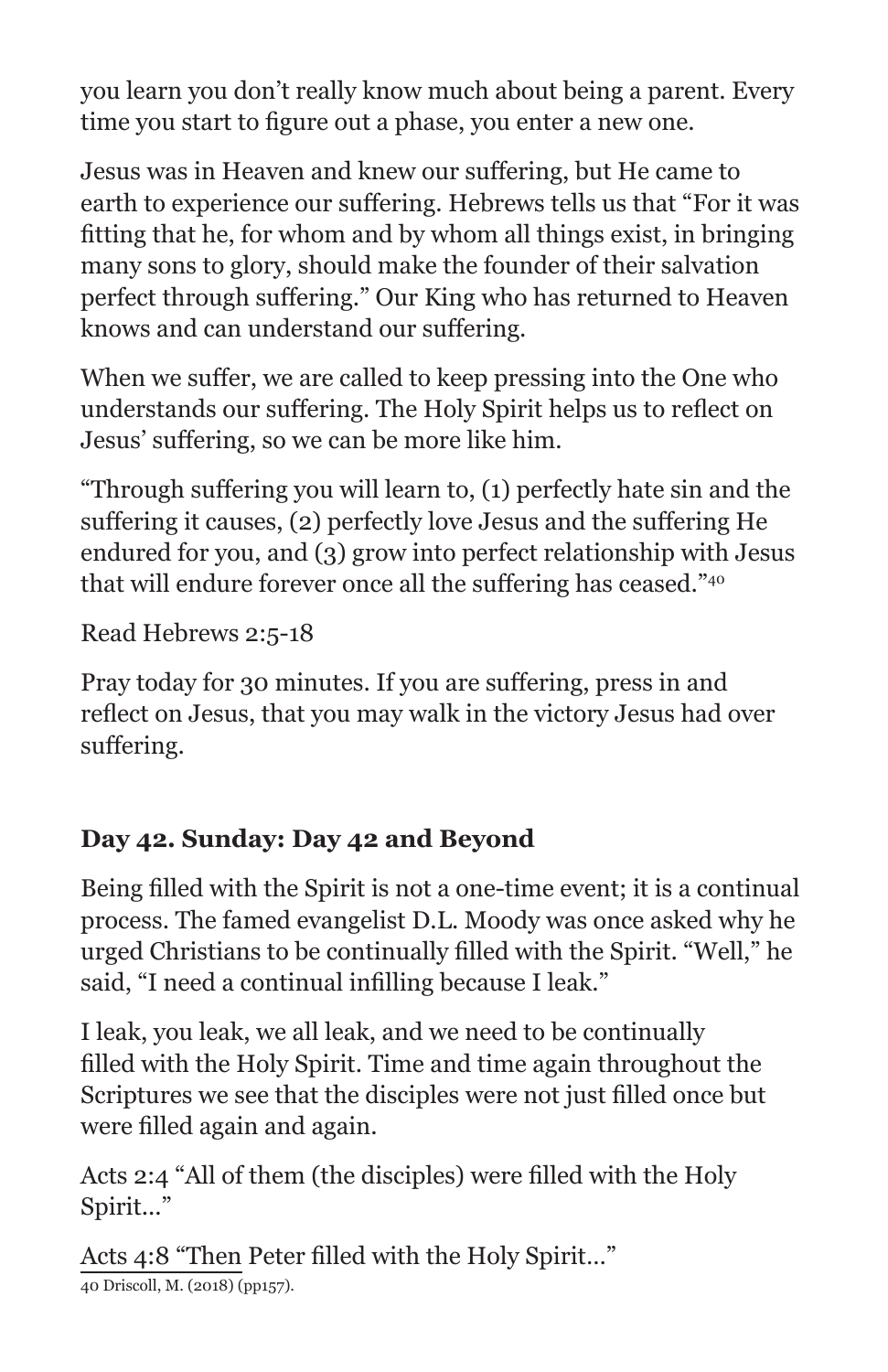Acts 13:9 "Then Saul, who was also called Paul, filled with the Holy Spirit…"

Acts 13:52 "And the disciples were filled joy and with the Holy Spirit."

I have made it a habit to ask God throughout the day to fill me with His Holy Spirit. I need to drink water to be healthy, I also need the Holy Spirit to remain spiritually healthy. As you come into worship today, ask God to fill you with His Holy Spirit.

#### **Day 43. Monday Bonus: The Fruit of the Spirit**

While traveling on vacation, the kids my wife and I went to Florida to spend a week with some friends. From the moment of our arrival our friends open their home, their lives, and so much fun to our family. They joined us on adventures, they opened their refrigerator, and they shared with us so much joy that we had come to visit. Often times when people go visit others we can feel as though we are intruding and getting in the way. This was a breath of fresh air and is what life in the Spirit is like. It is contrary to what the world feels like.

The fruit of the Spirit is found in Galatians 5:22-25, this list is one that reminds us where we have come from, and can show us where God wants to work. We can at times focus so much on the gifts of the Spirit that we miss the internal work and fruit he wants to produce. There is a battle between our flesh and the Spirit. The fruit of the Spirit is what God wants to produce in us. No matter how hard we try we can't do it on our own we need the Holy Spirit and his power to produce these in us.

Love – Self-sacrificing and unchanging, demonstrated by Jesus. It is the foundation of all the other fruit.

Joy – Inner joy that is not dependent on circumstances.

Peace – Trust in God even in the face of challenges.

Patience – resting in God's timing rather than our own.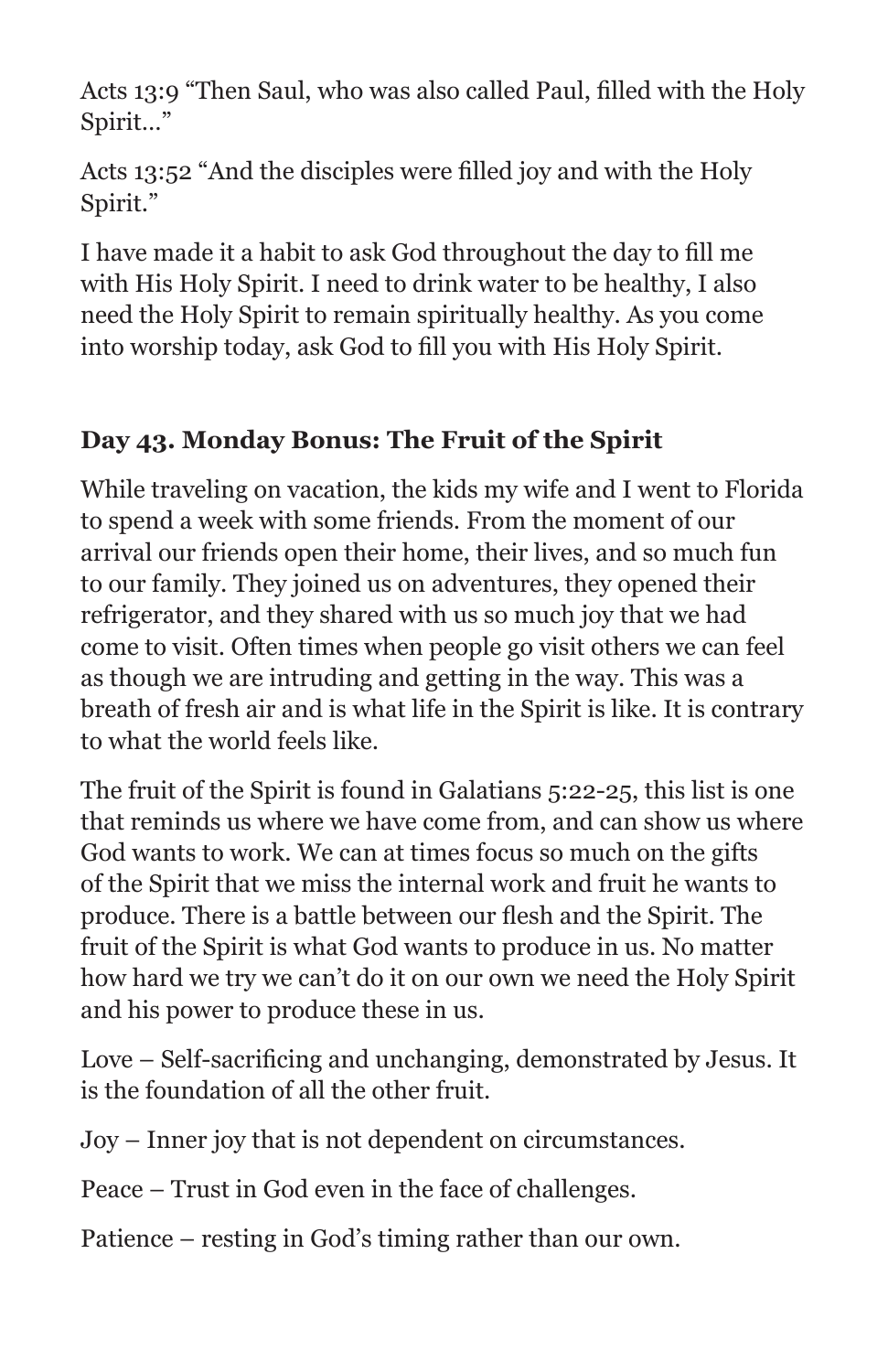Kindness – Being considerate and charitable.

Goodness – Doing good to others, acting in generosity.

Faithfulness – Reliable and trustworthy.

Gentleness – Humble, submissive to God, and considerate.

Self-Control – Not out of control but under God's influence.

We all have seen the battle in our lives of against the flesh. It is not something we can win on our own, God's power is greater than our own. If we are truly to live in the power of the Holy Spirit we have to rely on his power and the fruit He produces.

Read Galatians 5:13-25

Pray today for the fruit of the Spirit to grow and produce new life in you.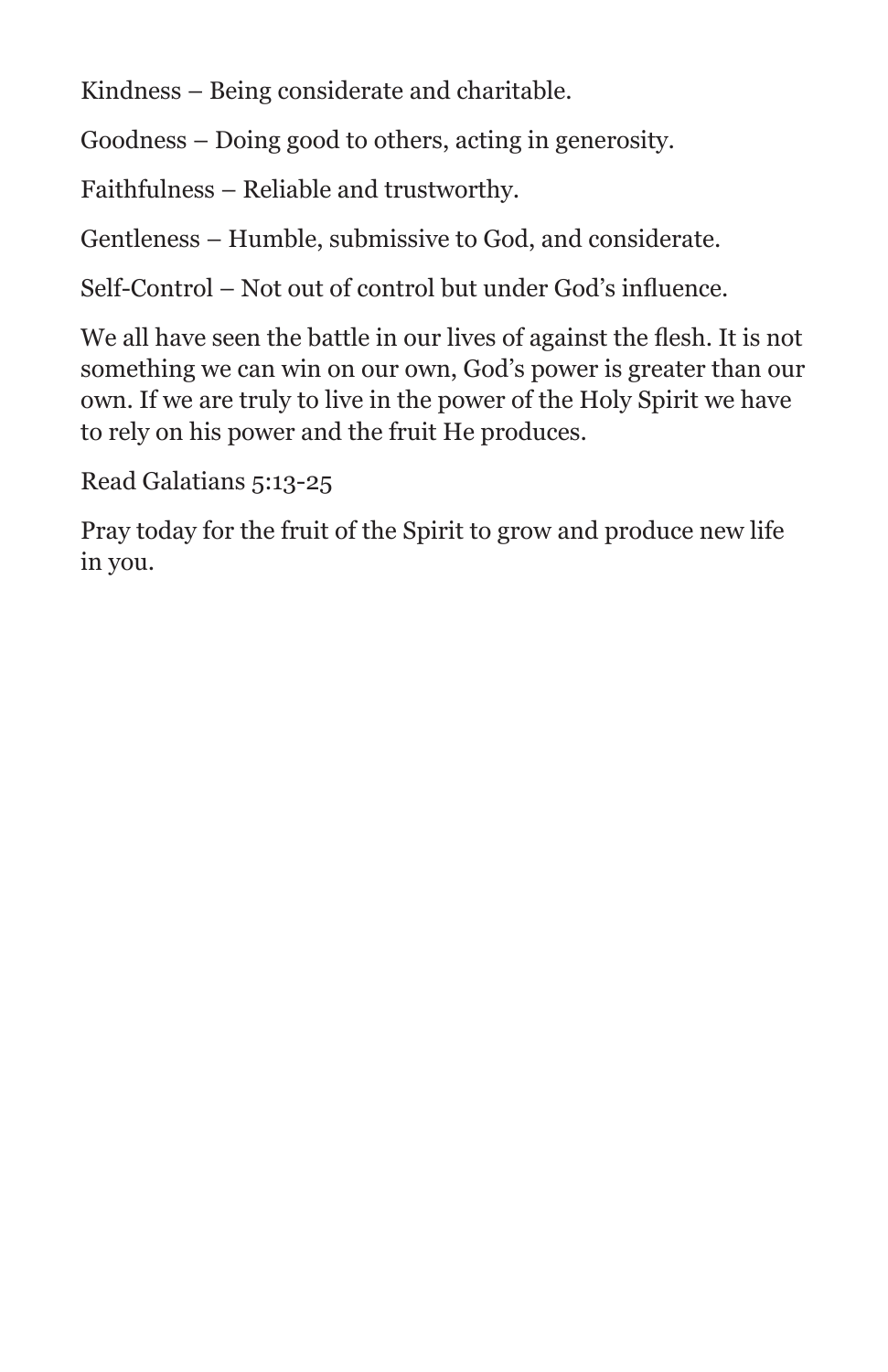#### **Praying in Tongues – Your Personal Prayer Language.**

Growing up, I rarely heard of the Holy Spirit in church. It was probably mentioned only once a year on Pentecost Sunday, and that had more to do with a one-time event. When I got to college, I was invited to a small group Bible study and found that many of the guys crammed in the room had something I didn't have, and they were on fire for Jesus. In talking with my small group leader, Steve, he asked if I had ever considered asking for the baptism of the Holy Spirit. Much like when Paul asked the Ephesians if they received the Holy Spirit in Acts 19, I didn't even know that was an option.

I started digging into Scripture and attended a winter retreat led by a man named Dick Schroder. It was there that he talked about the Father's heart and how it was God's heart for us to know Him and be in relationship with Him. One of the ways we experience this is through the baptism of the Holy Spirit and the gift of speaking in tongues. In the back of my mind, I thought this was all strange, but I knew I wanted to know God more deeply. So that night when ministry time came, I went forward and prayed for the baptism of the Holy Spirit. I felt something different while I was praying at the front of the church. I felt God's presence close to me. I started praying out loud, thanking God for who He was. I didn't hear a rushing wind, and I didn't see fire; all I could feel was this electric feeling all around me as the presence of God grew and grew.

I was continuing to pray, and all of the sudden, I could no longer understand the words coming out of my mouth. I immediately thought I was making it up, but the Lord pressed even closer with His presence. Over the next several weeks, I pressed into my own study of God's word to see exactly what was up with this thing called speaking in tongues. In Jude verse 20, it says, "But you, beloved, building yourselves up in your most holy faith and praying in the Holy Spirit,". When you are praying in the Spirit, you are building yourself up. Paul says the same thing, "The one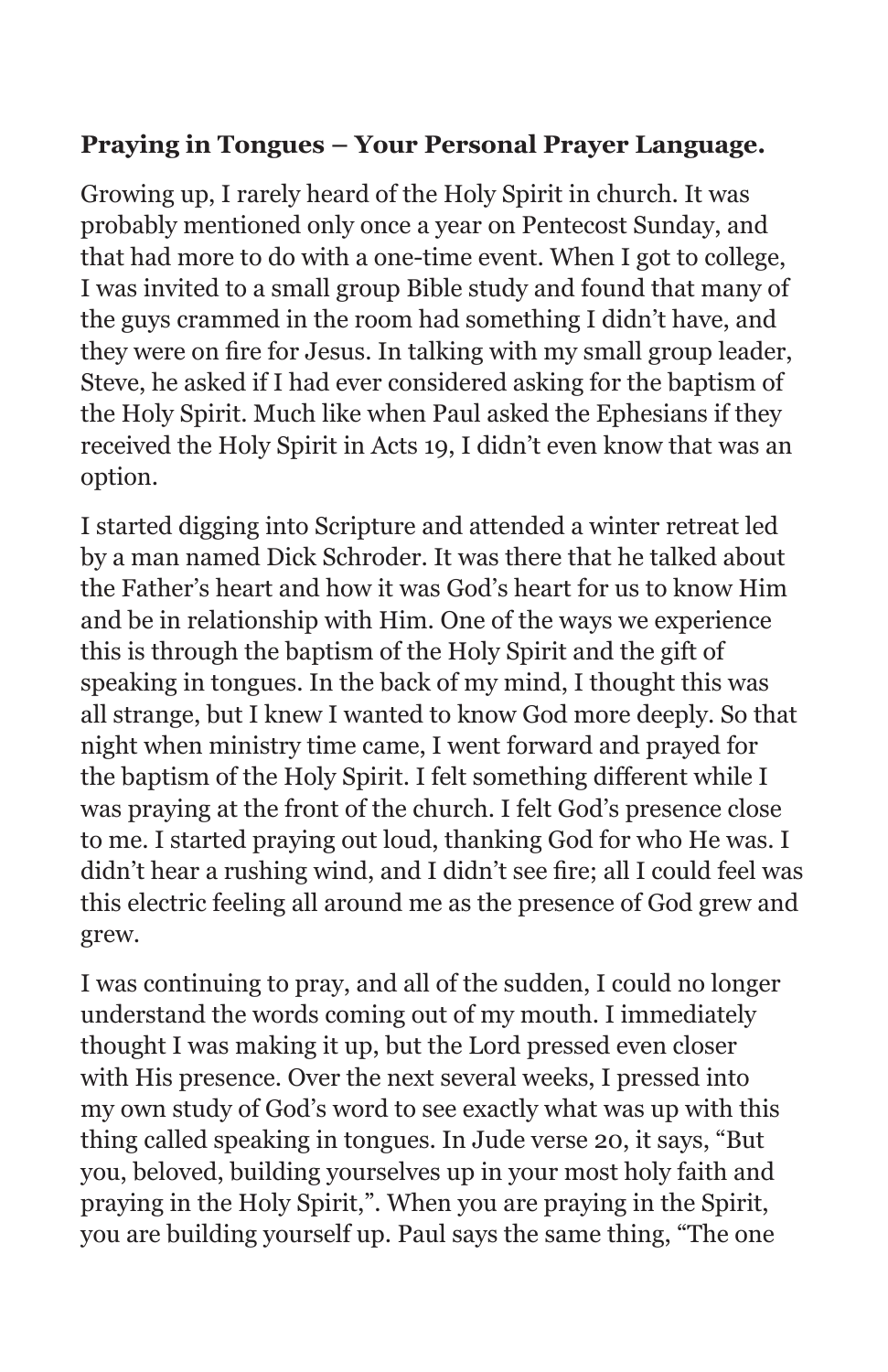who speaks in a tongue builds up himself."<sup>41</sup> The gift of speaking in tongues is one that builds you up as a believer.

Jesus said that we would have streams of living water flowing through us, and that is exactly what being baptized in the Holy Spirit is like.42 He also says in the Gospel of Mark, "And these signs will accompany those who believe: In my name they will drive out demons; they will speak in tongues."43 In Acts, we see that there were 120 in the upper room who received the Holy Spirit on Pentecost, were baptized in the Holy Spirit, and started speaking in tongues.44

More were baptized and spoke in tongues in Acts 10 (5-7 years after Pentecost). Peter and other believers were amazed when those in Cornelius' house were baptized in the Holy Spirit and began to speak in tongues.45 Over 20 years after Pentecost in Acts 19, believers in Ephesus received the gift of speaking in tongues as they were baptized in the Holy Spirit.

This experience was not exciting because I was speaking in tongues; it was exciting because God filled me with His Power. It ignited my faith and my prayer life in many different ways. This is all available to you too. Jesus told His disciples in Luke 11 that the Father wants to give the gift of the Holy Spirit to all who ask.46

"Our spirit was created to communicate with God. When we are baptized in the Holy Spirit, our spirit is liberated and speaking in tongues expresses that liberation. Birds fly in the air and fish swim in the water, their normal environment; when the believer speaks in tongues, his spirit is in its normal environment. Speaking in tongues is both human and divine and is the cooperation between the believer and the Holy Spirit."47

The truth is this experience changed my relationship with God and it can change yours too. Are you wanting more? Are you longing for a closer connection to God? Being baptized in the Holy Spirit

41 1 Corinthians 14:4a 42 John 7:37-39 43 Mark 16:17 44 Acts 2:1-4 45 Acts 10:44-46 46 Luke 11:13 47 Fuhrman, E. (1999). Speaking in Tongues. In *You Shall be Baptized in the Holy Spirit: Know the Power of the Holy Spirit.*(p 57-58). Eldo Publishers.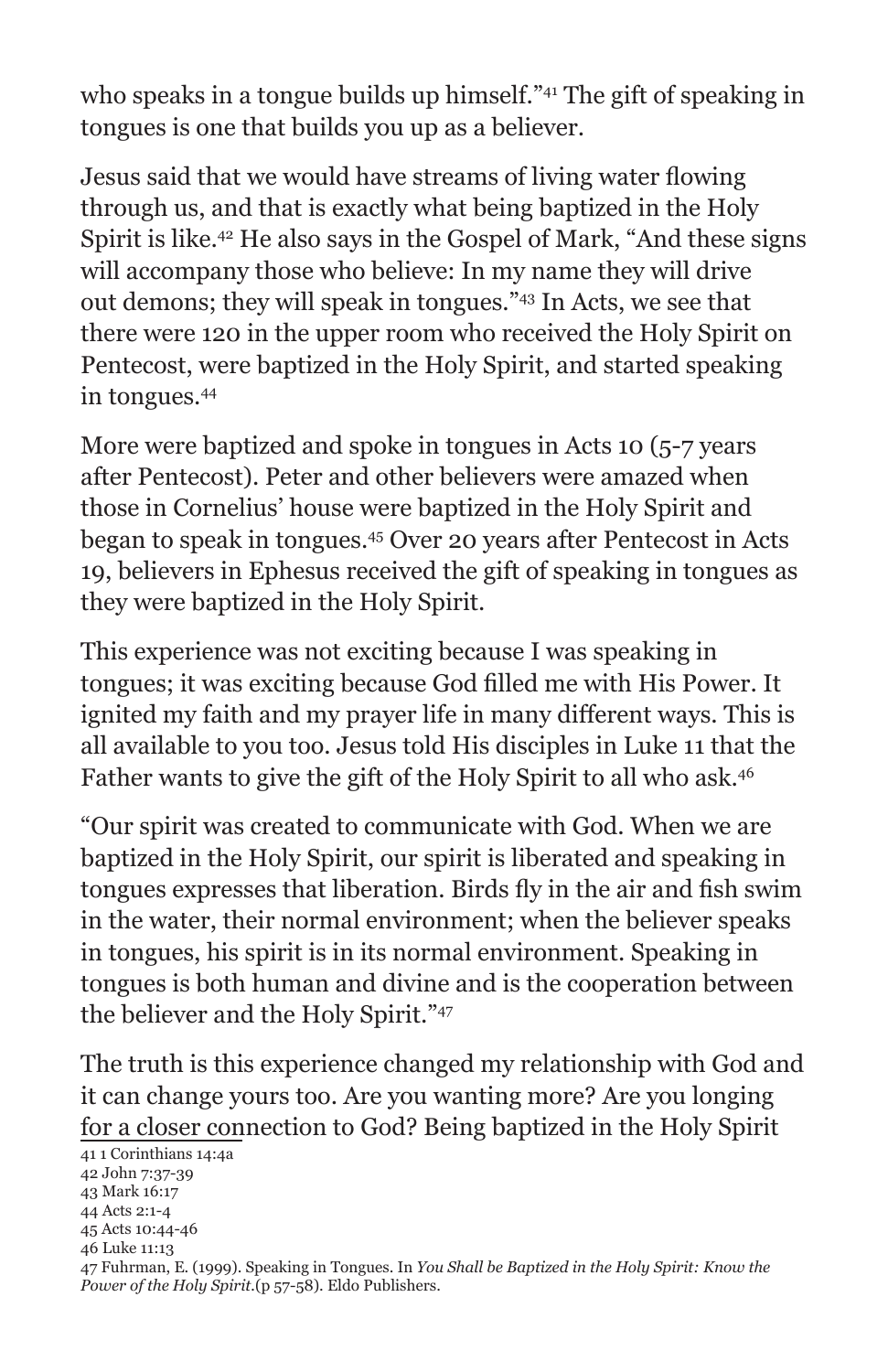ushered me into a deeper place with Him. If you want more, I have included a prayer by J. Lee Grady to ask for the baptism of the Holy Spirit.

The infilling of the Holy Spirit is not just about speaking in tongues. There are many amazing gifts that the Holy Spirit gives us. But, speaking in tongues is a gift that is available to all of us. And when receiving the Holy Spirit, it is normative to experience speaking in tongues. I want to encourage you that we do not seek the infilling of the Spirit for the gifts; we seek the gift giver. It is all about growing in our relationship with God.

There are many different things that can get in the way of us receiving. J. Lee Grady outlines these in his book *Set My Heart on Fire.*

- 1. Doubt or Intellectual Pride "Spiritual experiences cannot be figured out with the mind. To receive the Spirit's infilling, you must let go of your intellectual arguments and display childlike faith (Matthew 18:2-4)."48
- 2. Religious Tradition<sup>49</sup> When we get locked in our religious thinking and tradition, we can find it hard to receive the Holy Spirit. This was the case for me. I didn't even know it was an option until later in life. We must be willing to break free from our religious tradition and get back to the Word.
- 3. Fear of Supernatural- "Some Christians grew up in denominations that teach against the infilling of the Holy Spirit. They were told that Pentecostals were fanatics who go into trances, speak mindless gibberish, and swing from chandeliers."50 The supernatural should be natural. People are weird, not God. People who are afraid of the power of the Holy Spirit will struggle to receive it.
- 4. Unconfessed Sin "Some people stuff their secret sins in the closets of their hearts. If you want to be filled with the Spirit, you must be willing to open those closets and invite

<sup>48</sup> Grady J. Lee. (2016). (p158).

<sup>49</sup> Grady J. Lee. (2016). (p159).

<sup>50</sup> Grady J. Lee. (2016). (p159).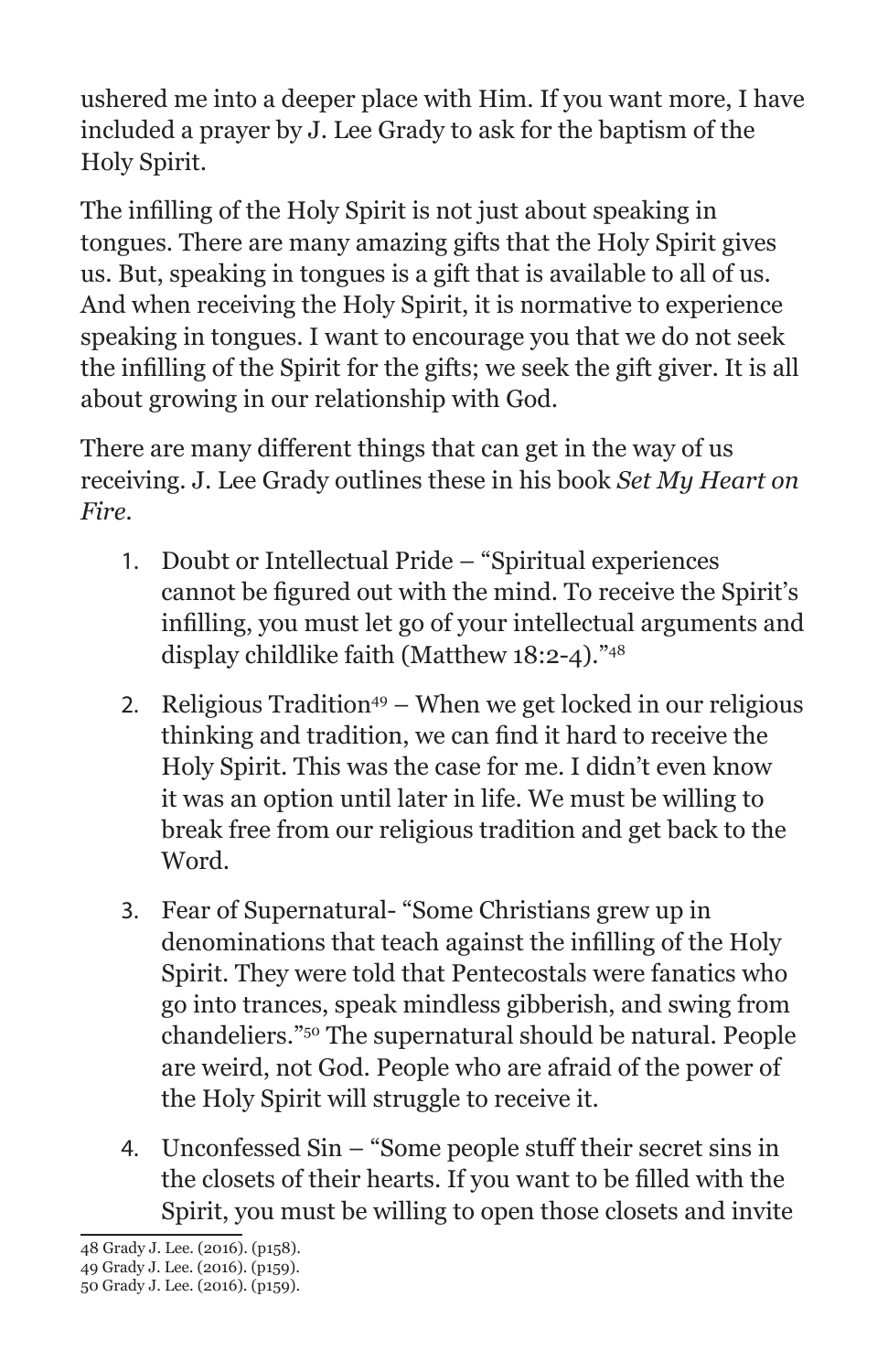the light of God's holiness into every dark corner of your life."51 Because God is holy, our sins can separate us from Him. The Bible tells us in 1 Thessalonians 5 that the Holy Spirit can be grieved.52 Take time to confess your sins to God. He is faithful to forgive.

- 5. Emotional Wounds Sometimes we can bind ourselves in our brokenness so much so that we are weighed down by our baggage. "Healing is often needed before a person can receive the blessing of Holy Spirit baptism."53
- 6. An Unyielded Spirit "Some people are too willful to be filled with the Spirit. They have not surrendered their plans, finances, relationships, or time to God… Only the fully yielded can experience the fullness of His power."54 Surrender yourself to God, all of you.

Remember the infilling of the Holy Spirit is a continual process, so if you have received it in the past, but you feel as though you are cut off, open up your heart today for the Spirit to have His way. It is also a gift received by faith. Don't look for emotions and feelings to validate it; just receive God's power.

Joining Jesus on His mission through the power of the Holy Spirit is the most exciting thing you will ever step into. It is a life of adventure.

If you want to be filled or refilled with the Holy Spirit, below is a prayer for you to pray.

*"Jesus, I want all You have for me. Right now I ask You to baptize me in the Holy Spirit. Fill me with all Your power and supernatural anointing. Give me the supernatural language of the Holy Spirit. As I surrender every part of my life to You, I ask that You clothe me with Your power and allow the gifts of the Holy Spirit to flow through my life. I receive the fullness of Your Holy Spirit now in Jesus Name. Amen."55*

- 52. 1 Thessalonians 5:19
- 53 Grady J. Lee. (2016). (p160).
- 54 Grady J. Lee. (2016). (p160). 55 Grady J. Lee. (2016). (p162).

<sup>51</sup> Grady J. Lee. (2016). (p159).